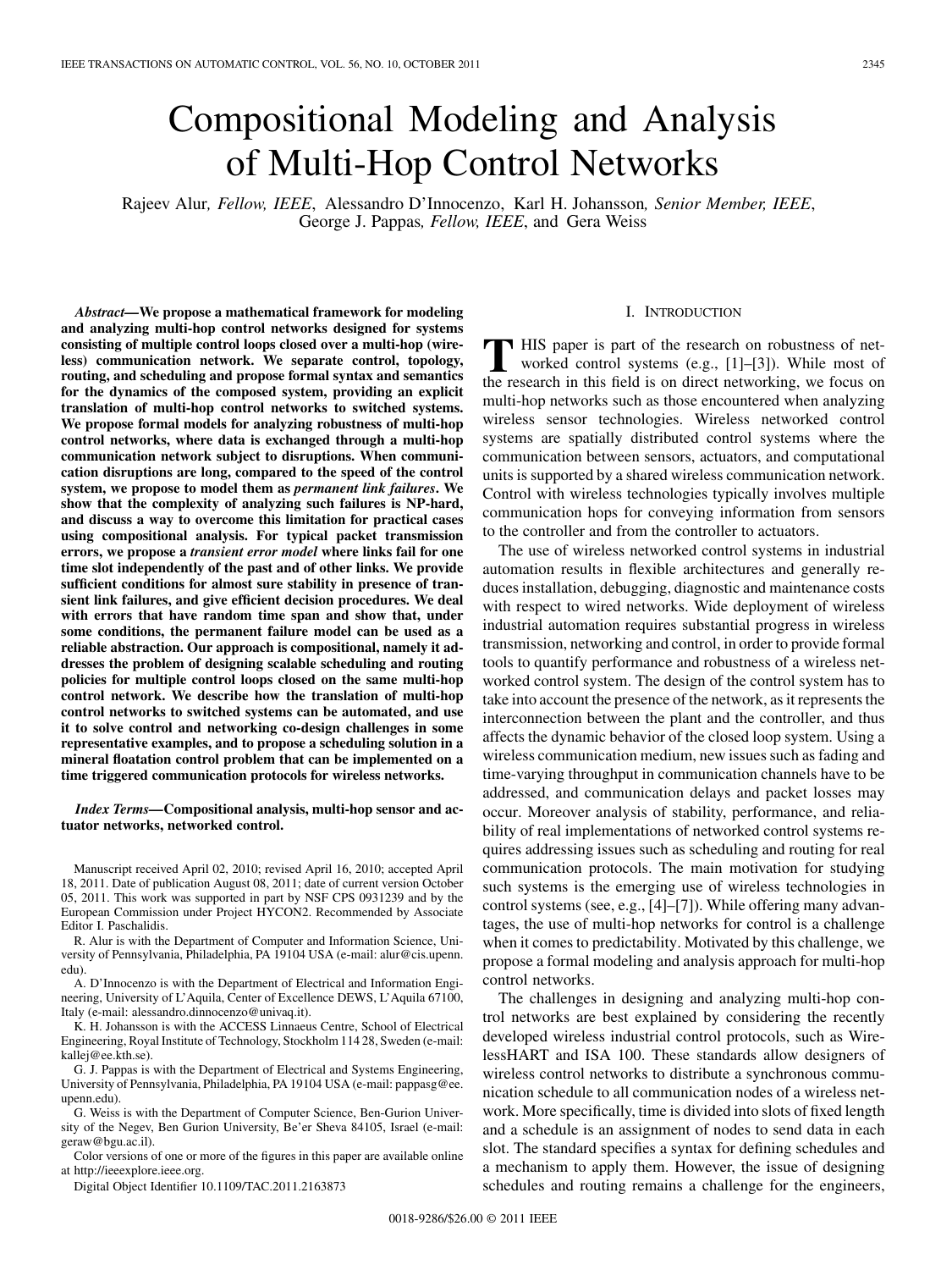and is currently done using heuristics rules. To allow systematic methods for computing and validating schedules, a clear formulation of the effect of schedules on control performance is needed. We summarize the paper's contributions as follows:

1) In Section II we propose a formal model for analyzing the joint dynamics induced by network topology, scheduling, routing, transmission errors and control, and define a switched system that models the dynamics of the composed multi-hop control network. As illustrated in Section II-K, our model incorporates wireless industrial control protocols, such as WirelessHART and ISA 100, and can be used to co-design control and scheduling. For example, in Section IV we develop an experimental tool presented and show that it is possible to resolve design parameters of a controller by representing the dynamics of a multi-hop control network symbolically.

When relating our paper with the current research about the interaction of network and control parameters, most efforts in the literature focuses on scheduling message and sampling time assignment for sensors/actuators and controllers interconnected by wired common-bus networks [8]–[13], while what is needed for modeling and analyzing control protocols is an integrated framework for analysing/co-designing network topology, scheduling, routing, transmission errors and control. To the best of our knowledge, the only formal model of multi-hop wireless sensor and actuator networks is reported in [14]. In this paper, a simulation environment that facilitates simulation of computer nodes and communication networks interacting with the continuous-time dynamics of the real world is presented. The main difference between the work presented in [14] and this work is that here we propose a formal mathematical model that allows more than just simulation. In fact, we show that our approach allows systematic mathematical design techniques such as sensitivity and compositional analysis. This work is also related to the growing research body on switched system (see e.g. [15], [16]). As we show in this paper, a multi-hop control network can be abstracted as a switched system. While generic approaches that ignore the specific structure of the switched system are applicable, we provide a detailed model that identifies the contribution of specific constituents to the dynamics. For example, the elaborated model allows us to apply the approach proposed in [17], [18] for analyzing each control loop separately in a compositional manner.

2) While in Section II perfect communication links are assumed and the focus is on scheduling, in Section III we assume fixed schedules and focus on modeling and analyzing the effects of link failures on the stability of the control loops. We analyze fault tolerance of multi-hop control networks, by proposing a formal model and an analysis tool for verifying stability of the closed loop system in the presence of link failures.

In Section III-A we consider communication errors whose duration is long compared to the speed of the control system, and propose to model them as *permanent link failures*. We show that the complexity of analyzing such failures is NP-hard, and discuss a way to overcome this limitation using compositional analysis. In Section III-B we consider typical packet transmission errors, where links fail for one time slot independently of the past and of other links, and we propose a *transient error model*. We provide a sufficient condition for stability with probability one in presence of transient link failures, and show how

it can be used in typical scenarios. In Section III-C we consider failures that have random time span. We identify conditions that allow to reduce the verification of almost sure stability of such systems to the verification of high probability of exponential stability of systems with permanent failures. We focus on practical tools that can scale to large and complex systems. In particular, we analyze the computational complexity of checking the sufficient conditions and propose ways to cope with these complexities be means of over-approximations and compositional analysis.

Relating our approach for addressing link failures, we remark that we model multi-hop control systems as switched systems where link failures induce random switching signals. For this reason the theory of Discrete-Time Markov Jump Linear Systems (see e.g. [19]) applies. In particular any sufficient condition for almost sure stability can be used as a sufficient condition for stability of multi-hop control systems. The difference between this paper and papers that give general such conditions (e.g. [20]–[26]) is that we use the specific structure of the switched systems that arises when multi-hop control networks are modeled. Also, our focus is on conditions that can be efficiently checked under assumptions that are reasonable in relevant applications (wireless sensor/actuator networks). Another line of research that is related to this paper is complexity analysis of control problems (see, e.g., [27], [28]). We establish a new NP-hardness result and discuss ways to walk around computational complexities using compositional analysis and over-approximations.

3) In Section IV we describe how the translation of multi-hop control networks to switched systems can be automated and use it to solve control and networking co-design challenges in some representative examples. In particular, we show that our model allows compositional analysis. We address the problem of designing scalable scheduling and routing policies when closing a considerable number of control loops on the same communication network, and propose an approach based on task-graph abstraction [29]–[31]. The main difference between our work and other studies of task-graph abstractions is that we focus on finding the set of all schedules that satisfy the task-graph constraints as a basis for further analysis, while most of the research is focused on finding individual optimal schedules (see, e.g., [29]). We apply methods developed in [18] in Section IV, and propose a scheduling solution in a mineral floatation control problem that can be implemented on a time triggered communication protocols for wireless networks in Section V.

## II. FORMAL MODEL FOR MULTI-HOP CONTROL NETWORKS

A Multi-hop control network, consists of a set of plants, a controller, and nodes that communicate sensing and actuation data from plants to controllers and back. The control scheme is illustrated in Fig. 1, where seven wireless nodes are used to measure information from two plants, send the information to a controller and then pass it back and actuate the plants. We assume that each node has radio and memory capabilities, in order to receive, store and transmit data. Each plant is considered as a dynamical system with a finite number of scalar output signals (observable outputs) and scalar input signals (control signals). Nodes in the network interact with the plants through these signals, namely they measure the observable outputs and provide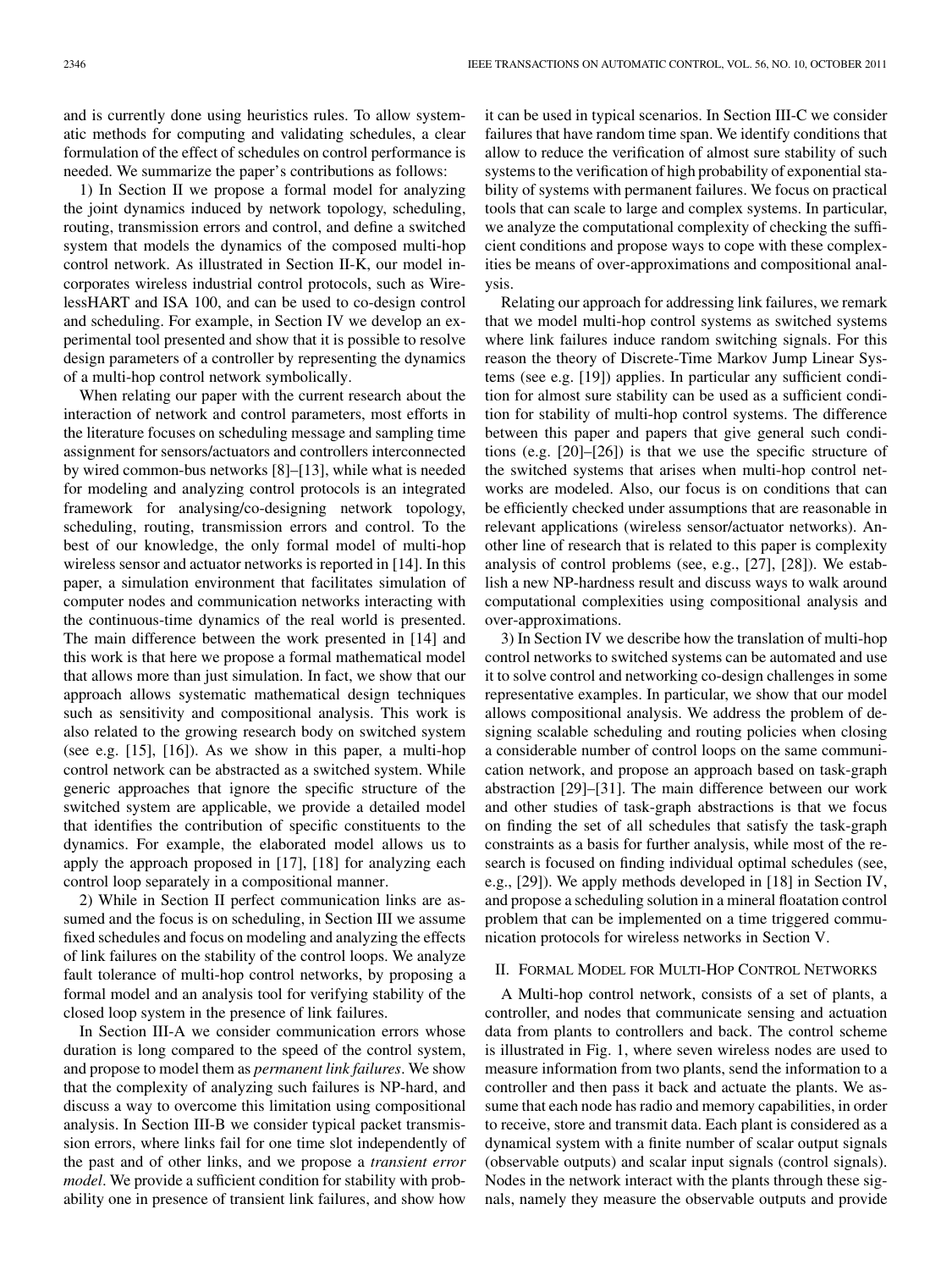

Fig. 1. Example of a multi-hop control network. Circles represent nodes with wireless communication capabilities, solid lines represent radio connectivity and dashed lines represent actuation/sensing.

actuation for the control inputs (dotted arrows). For example, in Fig. 1, node 1 has both sensing and actuation capabilities for Plant 1 (bidirectional dotted arrow); node 2 has only sensing capabilities for both Plant 1 and Plant 2 (unidirectional dotted arrows to node 2 from both Plant 1 and Plant 2); and node 3 has only actuation capabilities for Plant 2 (unidirectional dotted arrow from node 3 to Plant 2). In order to close the control loop, measured data is sent from sensors to the controller through the wireless network. The computation of the control signal is performed in the controller, and control commands are sent from the controller back to the actuators. The solid arrows that connect the nodes model radio connectivity, i.e., a solid arrow is drawn from node  $v_1$  to node  $v_2$  if and only if node  $v_2$  can receive signals transmitted by node  $v_1$ .

As detailed in Section II-A, we propose to describe multi-hop control networks by: (1) A mathematical model of the control loops, each consisting of a plant and a dynamic feedback algorithm. (2) The topology of the network, the location of the sensors/actuators, and the routing strategy. Note that the feedback algorithms for all the plants are typically executed by a single computer (controller), but we choose to model them with the plant. In this text, when we focus on one control loop, we will identify the controller with the control algorithm and say that a control loop consists of a plant and a controller, as is done in many control texts.

In Section II-F, we formalize the semantics of multi-hop control networks by defining a switched system. The semantics of the model reflect data flow, as follows. A state of the system is a snapshot of data stored in the nodes. Transitions consist of copying data from nodes to nodes and of transformations of the control algorithms and plants states. Because transitions are governed by schedules, we propose to model the system as a discrete-time switched system where the switching signal is the communication and computation schedules. This model allows analysis of multi-hop control networks using the growing arsenal of techniques from the switched systems theory [16].

## *A. Syntax*

We propose the following formal syntax for describing a multi-hop control network. See the subsections that follow the definition for a more detailed description of each part.

*Definition 1:* A multi-hop control network is a tuple  $\mathcal{N} =$  $\langle \mathcal{D}, \mathcal{G}, \Omega, \mathcal{R} \rangle$ , where:

•  $\mathcal{D} = \{ \langle \langle A_i, B_i, C_i \rangle, \langle \tilde{A}_i, \tilde{B}_i, \tilde{C}_i \rangle \rangle \}_{i=1}^p$  models the control loops. Each control loop in  $D$  is modeled by a pair of triplets of matrices. The first triplet in each pair defines the dynamics of the plant and the second triplet defines



Fig. 2. Model of one control loop.

the dynamic of the control algorithm, both in terms of matrices of Linear Time Invariant (LTI) systems. The number of columns in  $B_i$  must be the same as the number of rows in  $C_i$ , which is the number of inputs to the plant. Similarly, the number of rows in  $C_i$  must be the same as the number of columns in  $\hat{B}_i$ , which is the number of measurable outputs from the plant. Let  $\mathbb{I} = \bigcup_{i=1}^p \{u_{i,1}, \ldots, u_{i,m_i}\}\$ be the set of input signals for the plants, where  $m_i$  is the number of columns in  $B_i$  (rows in  $C_i$ ). Let  $\mathbb{O} = \bigcup_{i=1}^p \{y_{i,1}, \ldots, y_{i,l_i}\}\$ be the set of output signals from the plants, where  $l_i$  is the number of rows in  $C_i$  (columns in  $B_i$ ).

- $\mathcal{G} = \langle V, E \rangle$  is a directed graph that models the radio connectivity of the network, where vertices are nodes of the network, and an edge from  $v_1$  to  $v_2$  means that  $v_2$  can receive messages transmitted by  $v_1$ . We denote with  $v_c$  the special node of  $V$  that corresponds to the controller. Let  $\mathcal P$  be the set of simple paths in  $\mathcal G$  that start or end with the controller.;
- $\Omega$ :  $\mathbb{O} \to V$  assigns to every input and output signal the node that implements, respectively, actuation or sensing;
- $\mathcal{R} : \mathbb{O} \to \hat{2}^{\mathcal{P}}$  is a map, which associates to each input (respectively, output) signal a set of allowed simple paths from (respectively, to) the controller. We require that all elements in  $\mathcal{R}(y)$  (respectively,  $\mathcal{R}(u)$ ) start (respectively, end) with  $\Omega(y)$  (resp.  $\Omega(u)$ ) and end (respectively, start) with the controller, for all  $y \in \mathbb{O}$  (respectively,  $u \in \mathbb{I}$ ).

#### *B. Control Loops*

The variable  $D$ , in the above definition, models the dynamics of the controlled plant and of the feedback algorithm associated with it using the matrices  $A_i$ ,  $B_i$ ,  $C_i$ ,  $\tilde{A}_i$ ,  $\tilde{B}_i$  and  $\tilde{C}_i$ . We omit without loss of generality the feedthrough terms  $D_i$ ,  $\tilde{D}_i$ , which can be taken into account with a simple extension of the model. The meaning of this model is illustrated in Fig. 2. Namely, each triplet  $\langle A_i, B_i, C_i \rangle$  models an LTI plant and each triplet  $\langle A_i, B_i, C_i \rangle$  models an LTI feedback block, interconnected with the plant in the usual way.

Note that the figure depicts a direct interconnection of the plant with the controller while, in reality, the wireless network introduces both measurement and actuation delays. We will model these delays later, based on the topology of the wireless network and the communication and computation schedules.

#### *C. Radio Connectivity Graph*

The graph  $\mathcal{G}$ , in the definition of a multi-hop control network, models the ability of nodes in the wireless network to receive signals sent by others. Formally, the vertices of the graph are the nodes in the network and a directed edge from node  $v_1$  to node  $v_2$  exists if and only if  $v_2$  can receive signals sent by  $v_1$ . For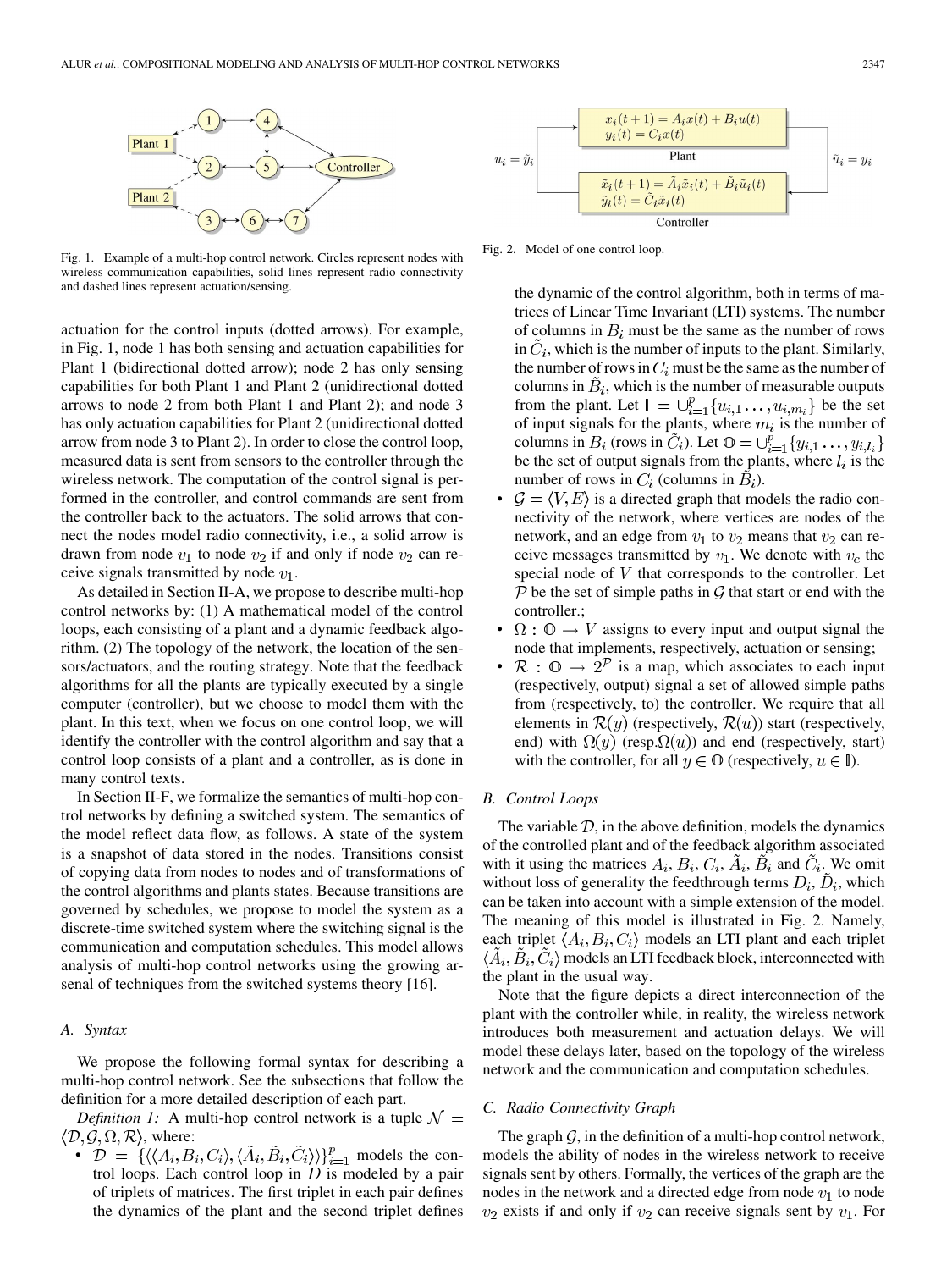

Fig. 3. Radio connectivity graph. Vertices are nodes, an edge from  $v_1$  to  $v_2$ says that  $v_2$  can receive signals from  $v_1$ .



Fig. 4. Static routing, expressed as a set of paths from sensors to the controller and from the controller to actuators.

example, the radio connectivity graph for the multi-hop control networks in Fig. 1 is depicted in Fig. 3.

Plants are not present in the radio connectivity graph because they are not active nodes in the wireless network.

# *D. Sensors and Actuators*

The function  $\Omega : \mathbb{O} \to V$  formally defines which nodes of the network are sensors and/or actuators. Moreover, it associates sensors and actuators to the components of the output and input signals of the plant. As an example, in the system illustrated in Fig. 4 the function  $\Omega$  is depicted with dotted arrows, and is formally defined by  $\Omega(u_{11}) = 1$ ,  $\Omega(u_{21}) = 3$ ,  $\Omega(y_{11}) = 1, \Omega(y_{12}) = \Omega(y_{21}) = 2$ , where  $\mathbb{I} = \{u_{11}, u_{21}\}$  and  $\mathbb{O} = \{y_{11}, y_{12}, y_{21}\}.$ 

The signal  $u_{i,j}$  (respectively,  $y_{i,j}$ ) denotes the jth input (respectively, output) of the  $i$ th plant. With this naming convention,  $\Omega$  maps rows (respectively, columns) of the B matrices (respectively,  $C$  matrices) to nodes of the wireless network. Specifically, if  $\Omega(y_{i,j}) = k$  and  $c_{i,j}$  is the jth row of  $C_i$  then the data at node k is  $c_{i,j}x_i$ , where  $x_i$  is the state of the *i*th plant. Similarly, if  $\Omega(u_{i,j}) = k$  and  $b_{i,j}$  is the jth column of  $B_i$  then the scalar at node k is multiplied by  $b_{i,j}$  and added to  $x_i$  (every time step). These equations formalize the dynamics of the sensors and the actuators.

# *E. Routing*

A (static) routing in a multi-hop control network is a set of acyclic paths from sensors to the controller and from the controller to actuators. For example, in Fig. 4, each sensor is connected to the controller by one path and the controller is connected to each actuator by a path. It is worth to remark that our model allows multiple paths for a specific input/output: since  $\mathcal R$  is a map, we can associate to each input/output pair a set of routing paths (e.g. to increase reliability by redundancy).

We propose two possible use cases with routing. The first use case is when the designer of the network specifies static routing as a set of allowed paths for each pair sensor-controller and controller-actuator. In this case, data can only flow along the specified paths. The second use case is when no explicit routing is specified, namely the user does not define  $R$ . In this case, we assume a default routing  $\mathcal R$  by considering the set of all acyclic paths from each sensor to the controller, and from the controller to each actuator.

#### *F. Semantics*

In an ideal control loop, the input and output signals of plants and controllers are directly interconnected, namely  $u(t) = \tilde{y}(t)$ ,  $y(t) = \tilde{u}(t)$ , as depicted in Fig. 2 above. However, when a multi-hop network is used to transport measured data from sensors to the controller, and actuation data from the controller to actuators, the semantics of the closed loop system need to incorporate the delays induced by the network. In particular, we need to define (i) how the measured and control data flow through the network (communication schedule), and (ii) how the controller computes the control commands (computation schedule).

### *G. Memory Slots*

As the dynamics of multi-hop control networks are based on modeling information flow from sensors to the controller and from the controller to actuators, the first step towards formal semantics is an identification of the memory slots (registers) that hold that information. Specifically, each node of the network has a memory slot for each input or output signal designated for keeping the information passed to the node regarding the signal. Formally, the vertices of the memory slots graph are pairs  $\langle v, \sigma \rangle$  where v is a node and  $\sigma$  is a signal. The edges of the memory slots graph reflect information flow channels. Specifically, there is an edge from  $\langle v_1, \sigma \rangle$  to  $\langle v_2, \sigma \rangle$  iff  $v_1 = v_2$  or if  $v_1$ and  $v_2$  are consecutive nodes on some routing path of the signal  $\sigma$ . Namely, an edge in the graph shows where the information in each memory slot can flow—it can stay in the same memory slot or be moved to a consecutive one.

*Definition 2:* Given a multi-hop control network with network topology  $\mathcal{G} = \langle V, E \rangle$  and routing  $\mathcal{R} : \mathbb{O} \to 2^{\mathcal{P}}$ , we define the graph  $\mathcal{G}_{\mathcal{R}} = \langle V_{\mathcal{R}}, E_{\text{self}} \cup E_{\text{route}} \rangle$  where  $V_{\mathcal{R}} = V \times (0)$ ,  $E_{\text{self}} = \{ \langle \langle v, \sigma \rangle, \langle v, \sigma \rangle \rangle : v \in V, \sigma \in \mathbb{O} \}, \text{ and } E_{\text{route}} =$  $\{\langle v_1, \sigma \rangle, \langle v_2, \sigma \rangle\}$ :  $\sigma \in \mathbb{O}$ ,  $v_1$  and  $v_2$  are consecutive on some  $r \in \mathcal{R}(\sigma)$ .

To avoid handling unneeded memory slots, we consider (without loss of generality) only the sub graph of  $\mathcal{G}_{\mathcal{R}}$  reachable from/to the controller.

The function  $\Omega$ , defined in Section II-E above, which maps each input/output signal to a node, can be automatically extended to the function  $\Omega_{\text{Plant}}$  which maps signals to memory slots (because each memory slot is mapped to a path which maps to a unique signal). Similarly, we will also use the function  $\Omega_{\text{Con}}$ that maps signals of the controller to memory slots. These functions are depicted in Fig. 5.

#### *H. Controllers as Switched Systems*

In Section II-B we defined controllers as linear time invariant dynamical systems. Semantically, however, we think of them as linear switched systems. The main reason for this generalization is to allow controllers to collect data before the actual control computation is executed. In particular, according to the dependence between each control signal and the measured data, we want to allow that any element of the control vector can be computed separately, when the relevant subset of measurements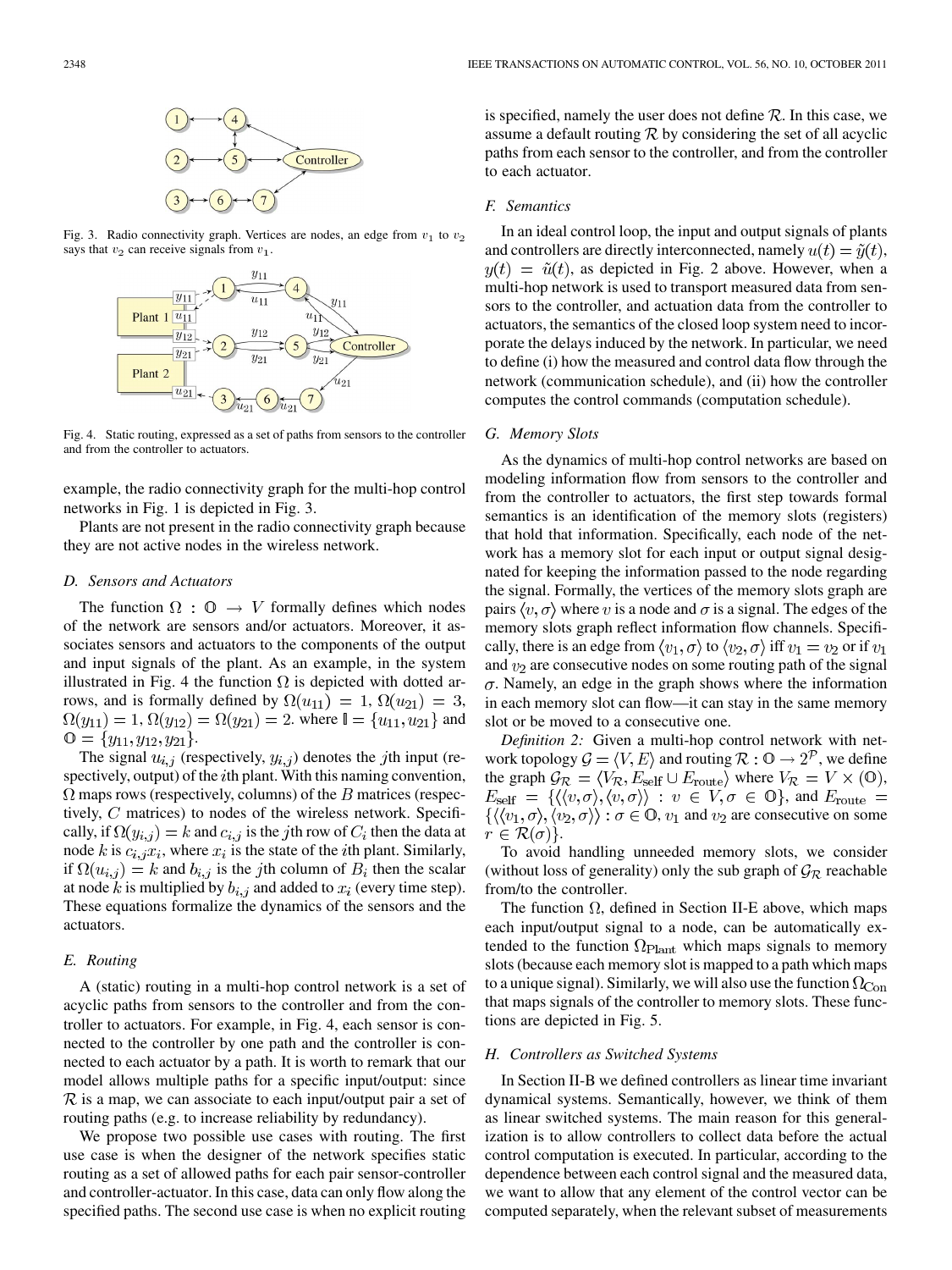

Fig. 5. Graph  $\mathcal{G}_{\mathcal{R}}$  obtained by splitting each node to memory slots according to the routing scheme. The self loops are omitted for clearness of the picture.

is ready. This requires coordinating (co-scheduling) computations and communication. Another motivation for modeling the controllers as switched systems is to allow analysis of systems with limited computational resources, where controllers need to operate in "light" mode some of the time, e.g. because other control loops need CPU resources. By defining the dynamics of the controller as switched system, we also allow modeling control techniques such as Kalman filters and Luenberger observers. To accommodate for such generalizations, all the analysis methods that we propose in this paper are independent of the structure of the controller (number of modes, dimensions, etc.).

Similar to what we proposed for routing, we propose two use-cases for handling conversion of controllers to switched systems. The first use-case is when an explicit model of the controller as a switched system is provided, and the second use-case is when only a linear time-invariant model of the controller is specified. The first case requires more modeling efforts, but it allows more general analysis of communication/computation co-scheduling.

For the second case, used in all the examples in this paper, we propose an implicit transformation of the controller from a time invariant system to a switched system as follows. Let  $\langle A, B, C \rangle$ be a formulation of a feedback algorithm as a linear time invariant system. We define a switched system with the two modes  $M = \{$ Idle, Active $\}$ . The Idle mode is defined by the matrices  $\ddot{A}$ (Idle) := 1 (identity matrix),  $\ddot{B}$ (Idle) := 0 (zero matrix) and  $\tilde{C}$ (Idle) :=  $\tilde{C}$ . The Active mode is defined by  $A$ (Active) = A,  $B(\text{Active}) := B$  and  $C(\text{Active}) := C$ . This definition models that the computation of the state variables of the controller does not have to be applied at every step, and that the state variables remain constant while the computation is not scheduled.

Mode switches of the controller are coordinated by the computation schedule described in the following section.

#### *I. Scheduling*

We propose a formal syntax for describing communication and computation schedule for a multi-hop control network:

*Definition 3:* Given a multi-hop control network  $\mathcal{N}$ , let  $\mathcal{G}_{\mathcal{R}} =$  $\langle V_{\mathcal{R}}, E_{\mathcal{R}} \rangle$  be the memory slots graph as defined above.

• A communication schedule is a function  $\eta : \mathbb{N} \to 2^{E_{\mathcal{R}}}$ , that associates to each time  $t$  a set of edges of the memory slot graph. The intended meaning of this schedule is that  $\langle v_1, v_2 \rangle \in \eta(t)$  iff at time t the content of the memory slot  $v_1$  is copied to the memory slot  $v_2$  (i.e. the physical node that maintains  $v_1$  sends data to the physical node that maintains  $v_2$ ). We require that if  $\langle v_1, v_2 \rangle \in \eta(t)$  then for every  $v_3 \neq v_1$ ,  $\langle v_3, v_2 \rangle \notin \eta(t)$ . Namely we do not allow assignment of two values to the same memory slot.

A computation schedule for the  $i$ th control loop (corresponding to the *i*th entry in  $D$  of Definition 1) is a function  $\mu_i : \mathbb{N} \to M_i$  where  $M_i$  is the set of modes of the switched-system that models the controller of the *i*th control loop, as described in Section II-H. The meaning of this function is that  $\mu_i(t)$  defines the mode of the controller at time  $t$ .

It is worth to remark that a constraint in the simultaneous usage of certain communication channels (e.g. because of interference among transmitting nodes) can be given by restricting the set of possible communication schedules as a subset of  $2^{E_{\mathcal{R}}}$ .

In Section IV, below, we present a compositional analysis based on representing sets of communication schedules as regular languages\ over the alphabet  $2^{E_{\mathcal{R}}}$ . In this context, one can also represent the set of feasible schedules in the same form. For example, if the transmission of data from node  $v_1$  to node  $v_2$  uses a mutually exclusive resource (e.g. radio frequency) shared with the transmission of data from node  $v_3$  to node  $v_4$ then the set of feasible schedules should be a sub-language of  $\{S \subset E_{\mathcal{R}} : \langle v_1, v_2 \rangle \notin S \vee \langle v_3, v_4 \rangle \notin S\}^*$  (where  $*$  is the Kleene star [32]).

# *J. Multi-Hop Control Networks as Switched Systems*

Based on the syntactical definition of a multi-hop control network and the schedules, we now define dynamics as switched systems. To allow compositional analysis, we model each control loop separately (plant, controller, and the data flow between them). Let  $i$  be the identifier of that control loop (corresponding to its index in the array  $D$  in Definition 1). We use the descriptions of the plant and the control algorithm as LTI systems, modeled by the matrices  $\langle A_i, B_i, C_i \rangle$  and  $\langle A_i, B_i, C_i \rangle$  respectively. Recall that, in Section II-H, we transformed the control algorithm to a switched linear system with the parameterized matrices  $\langle A_i(\cdot), B_i(\cdot), C_i(\cdot) \rangle$ . The state of the switched system that models the control loop is a vector  $x = \langle x_p, x_{v_1}, \dots, x_{v_n}, x_c \rangle$ where  $x_p$  is the state of the plant,  $\langle x_{v_1}, \ldots, x_{v_n} \rangle$  is a vector representing the values of the memory slots (in some fixed order), and  $x_c$  is the state of the controller. The evolutions of the different parts of the state are as follows:

- Using the matrices  $A_i, B_i$  from the definition of the plant as LTI system, we write  $x_p(t+1) = A_i x_p(t) + B_i u(t)$ and  $u(t) = \langle x_{\Omega_{\text{Plant}}(u_1)}(t), \ldots, x_{\Omega_{\text{Plant}}(u_m)}(t) \rangle$  where  $u_1, \ldots, u_m \in \mathbb{I}$  are the input signals of the plant and  $\Omega_{\text{Plant}}$  is the function that maps signals of the plant to sensor/actuator memory slots, i.e. the inputs to the plant are the values stored in the actuators memory slots. Similarly,  $\langle x_{\Omega_{\text{Plant}}(y_1)}(t), \ldots, x_{\Omega_{\text{Plant}}(y_l)}(t) \rangle = C_i x_p(t)$  where  $y_1, \ldots, y_l$  are the output signals of the plant, i.e., the outputs from the plant are stored in the memory slots of the sensors.
- The rest of the memory slots are updated according to the communication schedule. Specifically,  $x_v(n + 1) =$  $\sum_{\langle v',v\rangle\in\mu(t)} x_{v'}(t)$  i.e., the data in each memory slot is updated to be the sum of the values of all the sources of the incoming edges to the node. In this paper, we insist that each node has at most one incoming edge which means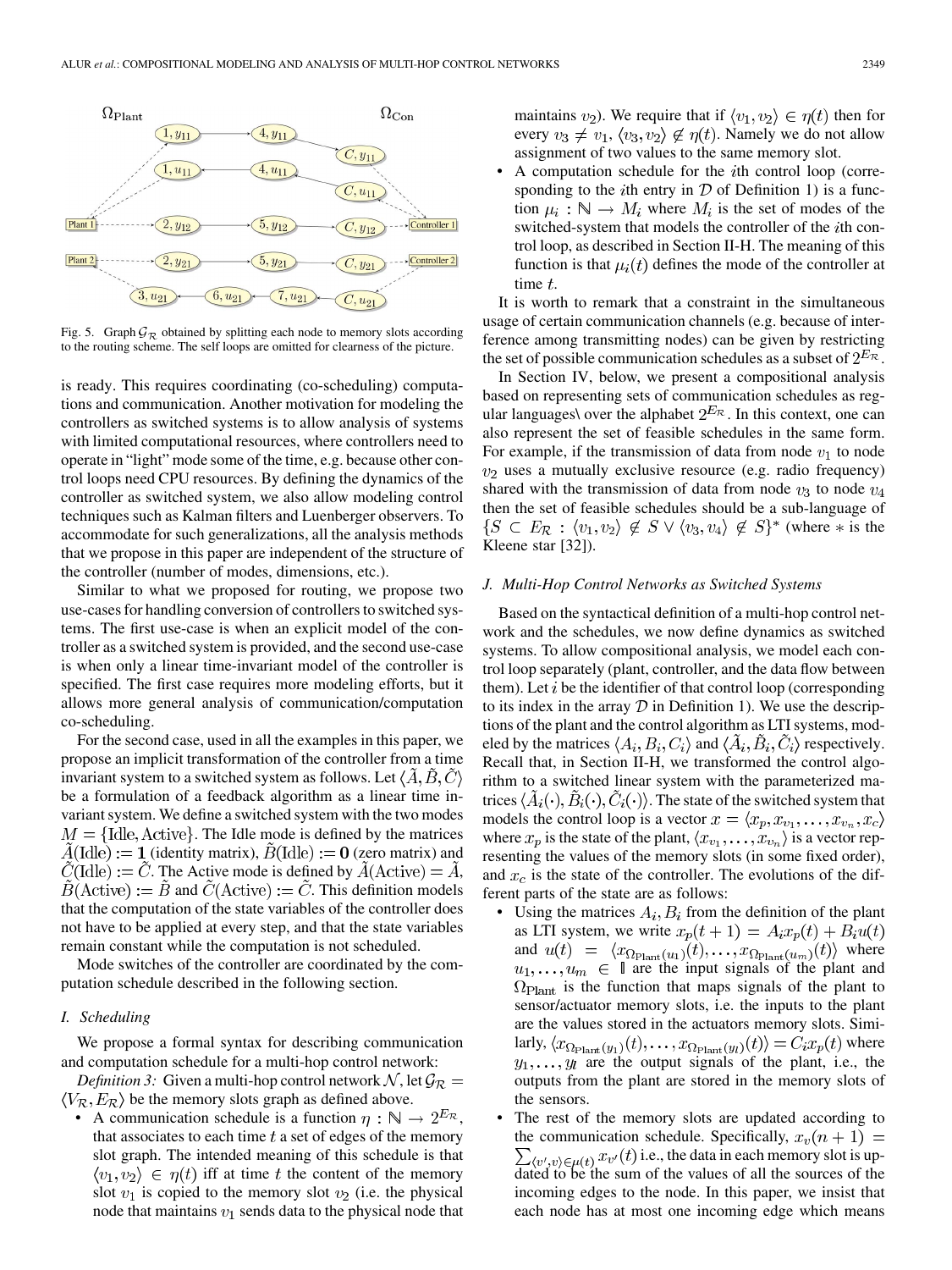that each destination of an edge is assigned with the value stored in the source of the edge.

For the controller, we write  $x_c(t+1) = \tilde{A}_i(\eta(t))x_c(t) +$ and  $\tilde{y}(t) = \langle x_{\Omega_{\text{Con}}(y_1)}(t), \ldots, x_{\Omega_{\text{Con}}(y_l)}(t) \rangle$ , where  $y_1, \ldots, y_l \in \mathbb{O}$  are the output signals and  $\Omega_{\text{Con}}$  is the function that maps signals of the controller to memory slots. Similarly,  $\langle x_{\Omega_{\text{Con}}(u_1)}(t), \ldots, x_{\Omega_{\text{Con}}(u_m)}(t) \rangle$  $C_i(\eta(t))x_c(t)$  where  $u_1,\ldots,u_l \in \mathbb{I}$  are the input signals.

The following two definitions formalize these dynamics as a linear switched system. The dynamics of the memory slots are modeled using the adjacency matrix of the graph induced by the communication schedule. The state of the system is  $x =$  $\langle x_p, x_{v_1}, \ldots, x_{v_n}, x_c \rangle$ .

*Definition 4:* Given a multi-hop control network  $N$ , consider a plant  $\langle A_i, B_i, C_i \rangle$ , and the corresponding switched linear controller  $\langle \tilde{A}_i(\cdot), \tilde{B}_i(\cdot), \tilde{C}_i(\cdot) \rangle$ . For any subset  $e \subseteq E_{\mathcal{R}}$  representing a sub-graph of the memory slots graph, and for any controller mode  $m \in M$ , we define

$$
T_i(e,m) := \begin{pmatrix} A_i & B_i \cdot O_{\text{Plant}} & 0 \\ I_{\text{Plant}}^T \cdot C_i & \text{Adj}(\langle V_{\mathcal{R}}, e \rangle)^T & O_{\text{Con}}^T \cdot \tilde{C}_i(m) \\ 0 & \tilde{B}_i(m) \cdot I_{\text{Con}} & \tilde{A}_i(m) \end{pmatrix}
$$

where  $V_R = \{v_1, \ldots, v_{|V_R|}\}, \quad l = \{i_1, \ldots, i_{|l|}\}$  and are respectively enumerations of memory slots, inputs and outputs,  $\text{Adj}(\langle V_{\mathcal{R}}, e \rangle)$ <sup>T</sup> is the transposed adjacency matrix of the sub-graph induced by e on  $\langle V_{\mathcal{R}}, E_{\mathcal{R}} \rangle$ , and  $I_x$  (respectively,  $O_x$ ) is a {0, 1} matrix of matching size with the entry  $I_x(r, c)$  (respectively,  $O_x(r, c)$ ) being one if and only if  $\Omega_x(v_r) = i_c$  (respectively,  $\Omega_x(v_r) = o_c$ ), for  $x \in \{\text{Plant}, \text{Con}\}.$ 

*Definition 5:* The dynamics of the control loop are modeled by the switched system

$$
x_i(t+1) = T_i(s(t))x_i(t)
$$

where the communication and computation schedule  $s(t)$  =  $\langle \eta(t), \mu(t) \rangle$  is the switching signal.

It is worth to remark that the switching signal  $s(t)$  =  $\langle \eta(t), \mu(t) \rangle$  can be both interpreted as a predefined time signal or as a further input of the system. In the former case, the interpretation is that a static schedule has been defined a-priori, which cannot be modified as time flows. In the latter case, the interpretation is that the schedule is an input variable, and a dynamic schedule can be applied to the system.

Note the structure of the matrix  $T_i(\cdot, \cdot)$  that explicitly expresses the interplay between the components of a multi-hop control network. Specifically, the dynamics of the plant are at the top left, the dynamics of the controller are at the bottom right and the adjacency matrix of the sub-graph of the memory slots graph induced by the communication schedule is at the center. This model allows to use techniques from the theory of switched systems to analyze multi-hop control networks.

By combining the models of the individual loops, one can obtain a model of the whole multi-hop control network. For example, in Section IV we show how the methods presented in [17], [18], [33] are applied in the context of multi-hop control networks. Specifically, the theory of formal languages is applied for answering competing resource requirements of the loops to achieve stability of the whole system. The ability to analyze systems in a compositional manner is enabled by modeling each loop separately.

In this paper we assume that the schedules are periodic, i.e. there exists  $\Delta$  such that  $\eta(t + \Delta) = \eta(t)$  and  $\mu(t + \Delta) = \mu(t)$ , for all  $t$ . In that case, the schedules can be specified by the sequences  $\eta(1), \ldots, \eta(\Delta)$  and  $\mu(1), \ldots, \mu(\Delta)$ . Let  $\hat{T}_i := T_i(\eta(\Delta), \mu(\Delta)) \cdots T_i(\eta(1), \mu(1))$  model the transformation of the state over a period of the schedules. Assuming periodic schedules is reasonable, since most of the time triggered control protocols specifies periodic transmission schedules (see e.g. the WirelessHART specification [34]).

The focus of the paper is on stability, as expressed in the following definition.

*Definition 6:* The control loop  $i$  is called stable iff the matrix  $\hat{T}_i$  is stable (all eigenvalues in the unit sphere). The whole control network is called stable if all the control loops are stable.

The communication schedule that occurs in each period might be not deterministically identified, because of local routing choices and/or transmission errors. Let  $\mathcal L$  be the finite set of all communication schedules that might occur for any period. In this case, the transformation of the state over a period of the schedules is given by  $\hat{x}_i(t+1) = \hat{T}_i(s(t))\hat{x}_i(t)$ , where  $s(t) \in \mathcal{L}$  is a non-deterministic switching signal that models the schedule during the period  $t$ .

For simplicity, we assume a central controller in this paper. Note that allowing assignment of different controllers to control loops requires only a minor adjustment to the proposed model (the dynamics of the individual loops remain the same). If we also want to allow multiple controllers to a single loop, we may need to add some more adjustments (change the definition of the matrix  $T_i$ ).

# *K. Multi-Hop Control Networks as WirelessHART Compliant Networks*

Our model for multi-hop control networks incorporates the WirelessHART wireless industrial control protocol. More precisely, it allows modeling the MAC layer (communication scheduling) and the Network layer (routing) of the WirelessHART specification. About Wireless HART MAC Layer [34] access to the channel is time slotted, where each slot is 10 ms. A series of time slots for a given frequency channel forms a superframe. The superframe is repeated periodically, and can be defined as illustrated in Definition 3. About WirelessHART Network Layer [35] routing can be implemented using *graph routing*, which provides for each pair of nodes (one source and one destination) a set of paths connecting the two nodes as an acyclic directed graph associated to the destination node. Graph routing can be defined as illustrated in Definition 1.

## III. MULTI-HOP CONTROL NETWORKS WITH PROBABILISTIC LINK FAILURES

We introduce in this Section link failures to the model. The main question that we want to ask is whether a stable system remains stable in the presence of link failures.

#### *A. Permanent Failures*

We consider a model that takes into account the occurrence of a permanent fault in a node. This model is a natural abstraction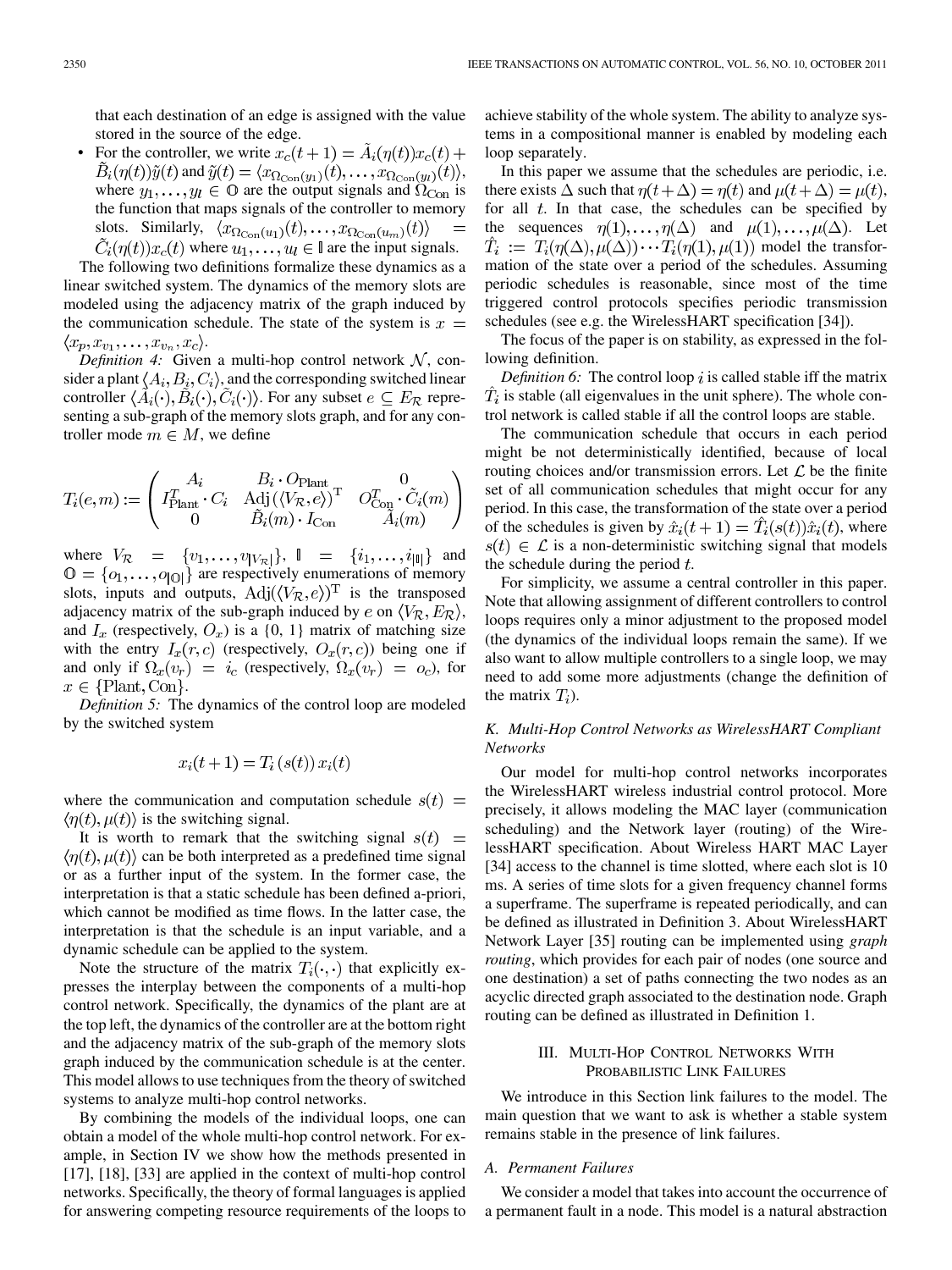of systems where link failures are long compared to the speed of the control system. The property that we would like to guarantee for such systems is that the probability that the system is stable is higher than a prescribed threshold. We begin with a formal definition of the error model discussed in this section:

*Definition 7:* A permanent link-failure model for the network is a function  $F: E \to [0,1]$  where  $F(\langle v_1, v_2 \rangle)$  models the probability that the communication link from  $v_1$  to  $v_2$  fails. The function  $\Phi(S) = \prod_{e \in S} F(e) \prod_{e \in E \setminus S} (1 - F(e))$  assigns each set  $S \subseteq E$  with the probability that the set of failed links is exactly  $S$  (i.e. the edges in  $S$  fail and the edges not in  $S$  do not fail).

For a set  $S \subseteq E$  let  $\eta_S(t) := \eta(t) \setminus (S \times (0))$ . Namely,  $\eta_S(t)$  is obtained from the schedule  $\eta(t)$  by removing all messages that use an edge in  $S$ . This definition models the effective schedule when the links in  $S$  fail. The following definition specifies the notion of stability that we are interested in, when the permanent link-failure model is considered.

*Definition 8:* The probability that a control loop with index  $i \in \{1, ..., p\}$  is stable is the probability that  $T_i(\eta_S(P), \mu(P)) \cdots T_i(\eta_S(1), \mu(1))$  is stable (all eigenvalues are inside the unit sphere) when  $S$  is chosen randomly according to the distribution  $\Phi$ . The probability that the system is stable is the probability that all the control loops are stable.

The usefulness of permanent failure analysis is clearer when considering the design phase of the scheduling and routing. Each link can be characterized by the probability of being subject to a failure: however, e.g. if we introduce redundancy in the scheduling and routing with multiple routing paths between plant and controller, a failure of one node does not necessarily lead to unstability of a control loop. More precisely, the more scheduling and routing introduce redundancy, the more stability of a control loop is robust with respect to permanent link failures. Of course there is a tradeoff, since unnecessary redundancy misspends communication resources. Permanent failures analysis allows addressing the following problem:

Design the minimum redundancy in the scheduling and routing, such that the probability that the control loop  $i$  is stable is greater than  $P''$ ,

where  $P \in [0, 1]$  is for example equal to 0.99, and is the probability that the control loop  $i$  preserves stability when permanent failures of links occur.

Definition 8 suggests the following algorithm for computing the probability that the system is stable.

*Algorithm 9 (Naive Algorithm):* We can compute the probability that the system is stable by enumerating all the subsets of E. Specifically, for each  $S \subseteq E$ , we can compute the matrix  $T_i(\eta_S(P), \mu(P)) \cdots T_i(\eta_S(1), \mu(1))$ , check whether it is stable or not, and sum the probabilities.

Clearly, the complexity of the naive algorithm is exponential in the size of the graph. A natural question is whether there exists a polynomial algorithm for that problem. To answer this question, we analyze the following decision problem: Given a description of the multi-hop control network and of a permanent error model, decide whether the probability that the system is unstable is above a specified threshold. In the next proposition we show that this decision problem is NP-hard, suggesting that it may not be possible to improve the time complexity of Algorithm 9 (if  $P \neq NP$ ).



Fig. 6. Multi-hop control network. (a) Network topology; (b) control loop; and (c) schedule with period  $P = 3$ .



Fig. 7. Topology of a multi-hop control network for formula with variables  $x_1, \ldots, x_n$ . Edge labels represent failure probabilities.

*Proposition 10:* Given a permanent error model, deciding whether  $P_{stable} > \alpha$ , where  $\alpha \in [0,1]$  is a constant and  $P_{stable}$ is the probability that a multi-hop control network is stable, is NP-hard.

*Proof:* Consider the multi-hop control network depicted in Fig. 6 where  $\Omega(y_1) = v_0$  and  $\Omega(u_k) = v_k$  for  $k = 1, \dots, 6$  and  $E = \{ \langle C, v_i \rangle : i = 1, \dots, 6 \} \cup \{ \langle v_0, C \rangle \}$  (where C is the controller node). It is easy to verify by computing the eigenvalues of the closed loop system for each edge failure (e.g., using the Mathematica based tool described in [7]) that this system is stable iff one of the edges between the controller and nodes  $v_1, v_2, v_3$  fails or an edge between the controller and one of the nodes  $v_4, v_5, v_6$  does not fail. In other words, using a Boolean random variable  $x_i$  to denote the event that the edge from the controller to node  $v_i$  fails, we can say that the system is stable iff  $x_1 \vee x_2 \vee x_3 \vee \neg x_4 \vee \neg x_5 \vee \neg x_6$ .

Let  $P$  be a Boolean formula in 3CNF (conjunctive normal form with 3 literals per clause). Let  $x_1, \ldots, x_n$  be the variables in  $P$ . We define a multi-hop control network that is stable with nonzero probability iff the formula is satisfiable, as follows.

The topology of the network is depicted in Fig. 7, namely,  $E = \{ \langle F, C \rangle, \langle C, F \rangle, \langle C, T \rangle \} \cup \{ \langle C, v_i \rangle : i = 1, \dots, n \}.$  The permanent link-failure model, illustrated by the edge labels in Fig. 7, is defined by  $F(\langle C, T \rangle) = 1, F(\langle C, F \rangle) = F(\langle F, C \rangle) =$ 0, and  $F(e) = 1/2$  for all  $\{(C, v_i) : i = 1, ..., n\}.$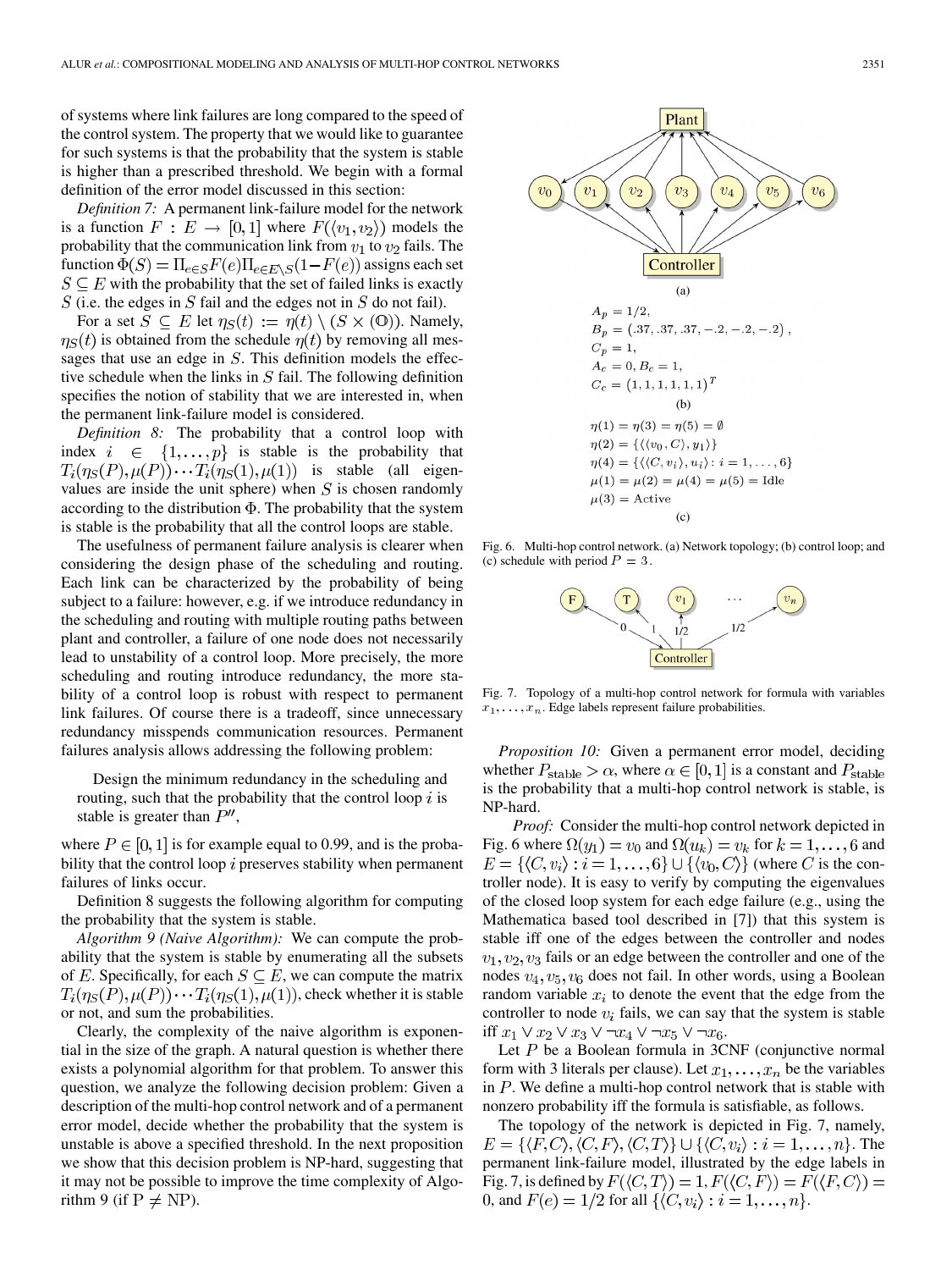The control loops of the network correspond to the clauses of the Boolean formula (in 3CNF form). For the *i*th clause  $C_i =$  $l_{i,1} \vee l_{i,2} \vee l_{i,3}$  (where each  $l_{i,j}$  is either a variable or the negation of a variable), we define the  $i$ th control loop with the dynamics shown in Fig. 6(b). The communication schedule is given by

$$
\eta(1) = \eta(3) = \eta(5) = \emptyset; \ \eta(2) = \{ \langle F, C \rangle, y_{i,1} \rangle : i = 1, \dots, p \} ;\n\eta(4) = \{ \langle C, v_k \rangle, u_{i,j} \rangle : l_{i,j} = x_k \} \cup \{ \langle C, F \rangle, u_{i,j+3} \rangle : l_{i,j} = x_k \} \n\cup \{ \langle C, v_k \rangle, u_{i,j+3} \rangle : l_{i,j} = \neg x_k \} \n\cup \{ \langle C, T \rangle, u_{i,j} \rangle : l_{i,j} = \neg x_k \}
$$

and  $\Omega$  is defined accordingly, i.e.  $\Omega(y_{i,1}) = F$  and  $\Omega(u_{i,j}) =$  $\{v: \langle\langle C,v\rangle, u_{i,j}\rangle \in \eta(4)\}\.$  By the claim we made at the beginning of this proof, if we regard  $x_1, \ldots, x_n$  as the Boolean random variables where  $x_k$  is true iff the edge  $\langle C, v_k \rangle \in S$ , we get that the *i*th loop is stable iff the *i*th clause is satisfied by these Boolean variables, and therefore the system is stable with nonzero probability iff there exists a satisfying assignment to the whole formula.

We established a polynomial reduction from deciding satisfiability of 3CNF formulas to deciding whether a multi-hop control network is stable with positive probability. In particular, since deciding satisfiability of 3CNF formulas is NP-complete, we get that the later decision problem is NP-hard.

The remedy of the above result is that verifying that the probability of stability is above a threshold is, in general, hard. Thus, we should not expect to solve it in a polynomial time (unless  $P = NP$ ). However, since our modeling approach allows compositional analysis, these news may not be so bad. Specifically, by analyzing each control loop separately, we can focus on the subgraph relevant to the considered loop, thus reducing the number of edges to allow subsets enumeration.

In some cases, such as the one that we are going to explore in Section III-C, stability of an abstract model is not enough to infer correctness of the system. To cope with this difficulty, we propose a parameterized notion of stability where the speed of convergence to the stable equilibrium is explicitly specified, as follows.

*Definition 11:* The probability that a network control system with a permanent link-failure model is exponentially stable with the parameters  $q \in \mathbb{N}$  and  $r \in (0,1]$  is the probability that  $||T_i(\eta_S(P), \mu(P)) \cdots T_i(\eta_S(1), \mu(1))^q|| < r$  for all  $i = 1, \ldots, p$ , when S is chosen randomly according to the distribution  $\Phi$ .

Algorithm 9 extends to exponential stability directly. It is also easy to verify that the probability of stability is higher than the probability of exponential stability for any parameters  $q$  and  $r$ . A system might be stable but converge to equilibrium slowly, while exponential stability bounds the rate of convergence from above and thus may prove more suitable for applications where fast convergence is required (see [17] for a similar discussion).

## *B. Transient Errors*

In this section, we analyze an error model where links fail for one time slot independently of each other, which is the typical model adopted for packet loss probabilistic characterization of a communication channel. A formal specification of the transient link-failures model follows.

*Definition 12:* A transient link-failures model for a multi-hop control network is a function  $D : E \rightarrow [0,1]$ . For an edge  $\langle v_1, v_2 \rangle \in E$ , the number  $D(\langle v_1, v_2 \rangle)$  models the probability that the link from  $v_1$  to  $v_2$  fails, independent of the past and of other links. In other words, the probability that  $S \subseteq E$  is the set of links that failed it an arbitrary time slot is  $\prod_{e \in S} D(e) \prod_{e \in E \backslash S} (1 - D(e)).$ 

The property that we want to verify for multi-hop control networks with transient link failures is almost sure stability, defined as follows.

*Definition 13:* A multi-hop control network, with a transient link-failures model  $D$ , is said to be almost surely stable if the state converges to zero almost surely.

The above definition requires that the probability that all the control loops are stable, when messages drop independently with probabilities given by  $D$ , is one. Let

$$
\rho := \sum_{S_1, ..., S_P \subseteq E} P(S_1, ..., S_P) \left\| \prod_{t=P}^1 T_i(\eta_{s_t}(t), \mu(t)) \right\|
$$

where  $P(S_1, ..., S_P) := \prod_{t=1}^P (\prod_{e \in S_t} D(e) \prod_{e \in E \setminus S_t} (1 D(e))$  be the probability that the sets of links that failed at times  $t = 1, \ldots, P$  are  $S_1, \ldots, S_P$ , respectively. In words,  $\rho$  is the expected norm  $E(||T_i||)$  of the transformation applied to the state variables over a period of the schedule. In the following proposition we relate this number to almost sure stability.

*Proposition 14:* If  $\rho < 1$  then the multi-hop control network is almost surely stable.

*Proof:* Let  $T_i(j) := \prod_{t=(i+1)P}^{j}(T_i(\eta_{S(t)}(t), \mu(t))$  where is the set of failed edges at time  $t$  chosen randomly by the distribution  $P(S(t) = s) = \prod_{e \in s} D(e) \prod_{e \notin s} (1 - D(e)).$ Namely,  $T_i(j)$  is the random transformation of the state variables in the  $j$ th cycle that depends on edges that fail between times  $jP$  to  $(j + 1)P$ . Since  $||T_i(1)||, ||T_i(2)||, \ldots$ is a sequence of i.i.d random variables whose expectation  $\rho$  is smaller than one, by the strong law of large numbers, there exists an integer N such that for every  $n > N$  the summation  $(1/n)\sum_{i=1}^n ||T_i(j)||$  is almost surely smaller than  $\alpha := (1 + \rho)/2$  which is smaller than one. Since the geometric mean is smaller than the arithmetic mean,  $\prod_{j=1}^{n} ||T_i(j)|| \le ((1/n) \sum_{j=1}^{n} ||T_i(j)||)^n < \alpha^n$  which goes to zero as  $n$  goes to infinity (in an exponential rate). In particular, since the norm of a product is smaller than the product of the norms,  $\|\prod_{i=1}^n T_i(j)\|$  goes to zero almost surely as n goes to infinity.

Proposition 14 suggests an algorithm for verifying almost sure stability by enumerating all  $P$  sequences of subsets of  $E$ and verifying that  $\rho$  is smaller than one. This algorithm is, of course, only applicable for small systems. However, we can derive easier to check conditions in some special cases as we show below.

*Proposition 15:*  $\rho \leq (1 - \varepsilon) ||\hat{T}_i|| + \varepsilon \delta^P$  where  $\varepsilon$  is the probability of having a link failure during a single cycle of the schedule and  $\delta := \max\{||T_i(\eta_S(t), \mu(t))|| : S \subseteq E, t =$  $1,\ldots,P$ .

*Proof:* By the law of conditional expectation,  $E(||\hat{T}_i||) =$  $P[S] \cdot E(||\hat{T}_i|||S) + P[S^C] \cdot E(||\hat{T}_i|||S^C)$  where  $E(\cdot)$  denotes expectation,  $S$  is the event of not having any link failure along a schedule, and  $S^C$  is the complement of this event.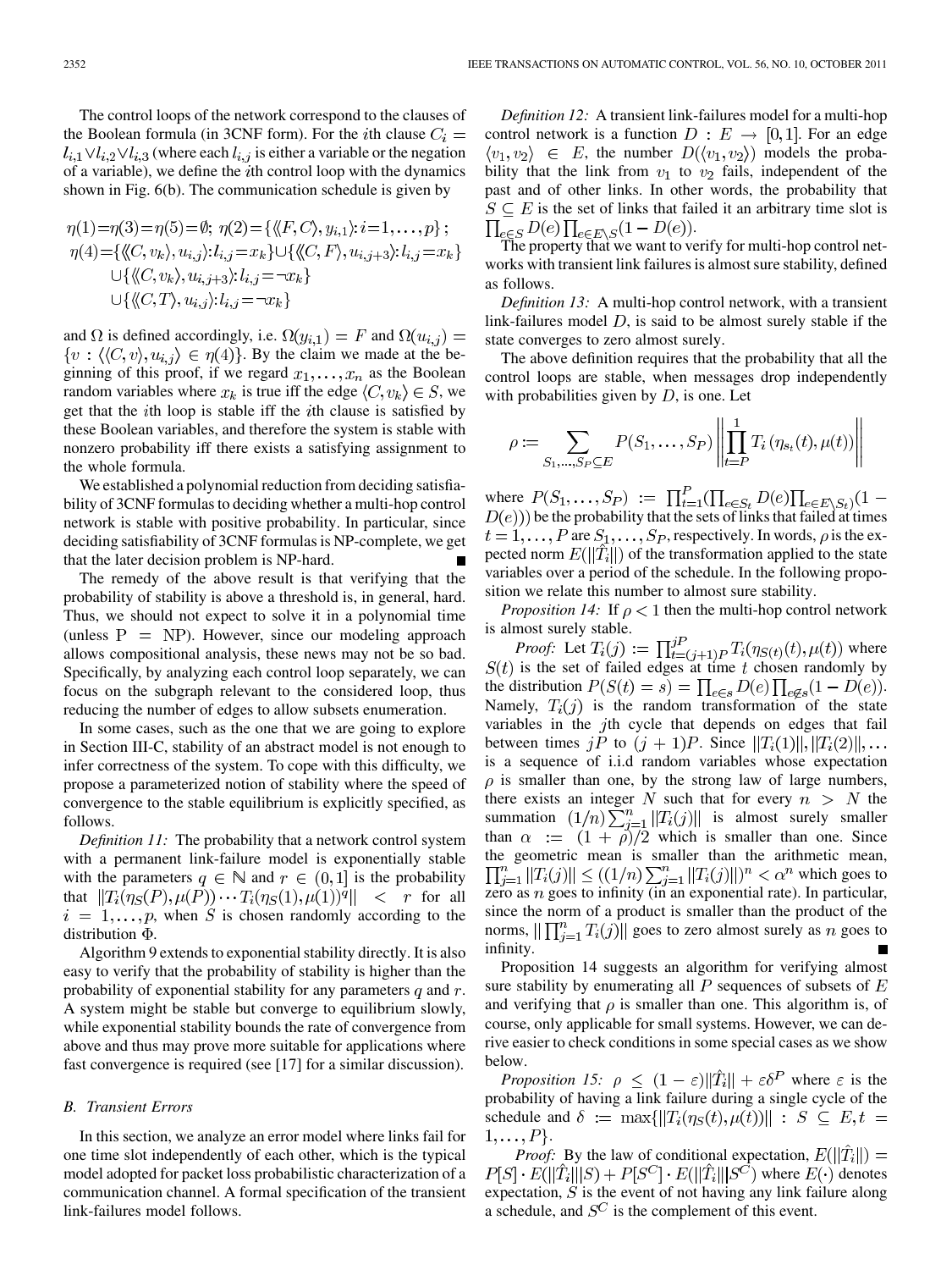In particular,  $\rho$  can be written as the sum of  $\varepsilon E(||\prod_{t=p}^{1} T_i(\eta_{s_t}(t), \mu(t))|| |\forall t, s_t = \emptyset)$  and  $\emptyset$ and  $(1 - \varepsilon)E(||\prod_{t=P}^{1}T_i(\eta_{s_t}(t), \mu(t))|| \exists t.s_t$  $(\emptyset)$ . The  $\neq$ first summand reduces to  $\varepsilon ||T_i||$  because the expectation is redundant once the sets  $s_1, \ldots, s_t$  are fixed to be empty. For the second summand we apply the following over-approximation. By definition,  $||T_i(\eta_{s}(t), \mu(t))|| \leq \delta$  for every t and  $s_t$ . In particular, since the norm of a product is smaller or equal to the product of the norms,  $\|\prod_{t=P}^{1}T_i(\eta_{s_t}(t), \mu(t))\| \leq \delta^P$  for any  $s_1, \ldots, s_P \subseteq E$ . Together, we get that  $\rho$  is smaller or equal to  $\varepsilon ||T_i|| + (1 - \varepsilon)\delta^P.$ 

Proposition 15 provides an over-approximation of  $\rho$  and therefore a stricter sufficient condition for almost sure stability. However, in some cases, this condition is easier to verify. For example: Imagine that we have only one link active at each time slot  $(|\eta(t)| = 1$  for all t) and the schedule is 100 steps long. To apply Proposition 14, we need to enumerate all sequences  $\langle S_1, \ldots, S_{100} \rangle$  such that  $S_t \subseteq \eta(t)$ ; requiring  $2^{100}$  iterations. With Proposition 15 we get down to 100 iterations because the computation of  $\delta$  can be done by enumerating the individual transformations  $T_i(S_t, \mu(t))$  for  $S_t \subset \eta(t)$ . We can do with less iterations if parts of the schedule repeat (see Example 16).

An application of Proposition 15, when  $\|\hat{T}_i\| < 1$ , is computing a threshold  $\varepsilon_0 = (||\hat{T}_i|| - 1)/(||\hat{T}_i|| - \delta^P)$  such that if the probability of having a link failure during a period of the schedule is smaller than  $\varepsilon_0$  the system is almost surely stable. This estimation is practical when the cardinality of  $\eta(t)$ is small, namely only few edges transmit simultaneously. In fact, let  $|\eta(t)| \leq m$  for all  $t = 1, \ldots, P$ : the complexity of computing  $\delta$  by enumerating the subsets of each  $\eta(t)$  is given by  $O(2^mP)$ . The following example illustrates this idea.

*Example 16:* Consider a plant whose dynamics are given by the following discrete-time single-input-single-output linear time invariant system

$$
x_p(t+1) = \begin{pmatrix} 2/3 & 0 \\ 1/4 & 1 \end{pmatrix} x_p(t) + u_p(t) \begin{pmatrix} 0 \\ 1 \end{pmatrix}; y_p(t) = \begin{pmatrix} 1 \\ 1 \end{pmatrix}^T x_p(t).
$$

The topology of the multi-hop network connecting the plant with the controller is given by  $\, G \,$  $\langle \{1, C\}, \{\langle 1, C\rangle, \langle C, 1\rangle\} \rangle$  and the sensors/actuators mapping  $\Omega_{\text{Plant}}(y_{1,1}) = \Omega_{\text{Plant}}(u_{1,1}) = 1$ . In words: there is a single node that measures the output of the plant, sends it to the controller and actuates the input when it gets the command from the controller. Assume the natural communication and computation schedules  $\{\emptyset, \{\langle\langle 1, C\rangle, y_{1,1}\rangle\}, \emptyset, \{\langle\langle C, 1\rangle, u_{1,1}\rangle\}, \emptyset\}$ and  $\eta$  $\mu = \{\text{Idle}, \text{Idle}, \text{Active}, \text{Idle}, \text{Idle}\}.$ 

We use eigenvalues assignment to design a controller, as follows. First, we fix the dynamics of the controller to be  $x_c(t)$  $(1) = \alpha x_c(t) + \beta u_c(t);$   $y_c(t) = \gamma x_c(t)$  where  $x_c(t), y_c(t)$ , and  $u_c(t)$  are scalars describing, respectively, the state, the output and the input to the controller at time  $t$ . Next, we set the design parameters  $\alpha, \beta$ , and  $\gamma$  such that the eigenvalues of  $T_i$  are in the unit sphere (the matrix is stable). For example, it can be readily verified using Equation (4) and the definition of  $T_i$  that the values  $\alpha = -0.7$ ,  $\beta = -1$ , and  $\gamma = .72$  achieve this goal.

To analyze robustness of this system, we find a natural number m such that  $\|(\hat{T}_i)^m\|$  is smaller than one. In this case,  $m = 4$  is the minimal such number. In particular, if we use the



Fig. 8. Example of a system with a Markov link-failures model. (a) Markov chain; (b) network topology; and (c) message drop probabilities.

schedules  $\eta' = \eta^4$  and  $\mu' = \mu^4$  (concatenations of four copies of the original schedules) we get that the matrix  $\hat{T}'_i = (\hat{T}_i)^4$ , modeling the state transformation induced by the long schedule, satisfies  $\|\hat{T}_{i}^{\prime}\|=0.43$  which is smaller than one. By listing the matrices  $T_i(\eta(t), \mu(t))$  and  $T_i(\emptyset, \mu(t))$  for  $t = 1, \ldots, 5$ , we compute that  $\delta = 1.84373$ .

Using Proposition 15, we can now compute a threshold  $\varepsilon_0 =$  $\left(\left\|\hat{T}_{i}'\right\| - 1\right) / \left(\left\|\hat{T}_{i}'\right\| - \delta^{20}\right) = 2.7 \times 10^{-6}$  such that if the probability of having a link failure during a period of the schedule is smaller than  $\varepsilon_0$  the system is almost surely stable. In particular, almost sure stability is guaranteed if the probability of having a link failure in an individual time slot is below  $1 - (1 - \varepsilon_0)^{1/20} =$  $1.38 \times 10^{-7}$ .

# *C. Error With Random Time Span*

In this section, we analyze a detailed failure model for multi-hop control networks where links can recover from failures after some time (random or deterministic). Specifically, we describe the dynamics of failures by a Markov chain.

*Definition 17:* A Markov link-failures model for a multi-hop control network is a pair  $(\Theta, D_{\Theta})$ .  $\Theta$  is a discrete-time Markov chain with state space M, where each  $m \in M$  represents a different link-failures model, that switches mode at the beginning of each period of the communication schedule.  $D_{\Theta}: M \times E \rightarrow$ [0, 1] is a function that assigns to each link-failures model  $m \in$ M and to each link  $\langle v_1, v_2 \rangle \in E$  the probability that the link from  $v_1$  to  $v_2$  fails for the duration of the period of the communication schedule.

*Example 18:* See Fig. 8. In this example we have a network topology with a short-cut edge from node  $v_1$  to the controller. This edge becomes unreliable when the Markov chain moves to mode  $m_2$ . With this formal model we can compare schedules that use the shortcut to schedules that go through  $v_2$ .

Note that Markov link-failures model is more general than both the permanent-failures and the transient-failures models, in the sense that both models are special cases of it. The more general model allows more realistic modeling but it is harder to analyze. In the following proposition, we reduce almost sure stability of a system with the Markov link-failures model to high probability of exponential stability of the same system with a permanent link-failures model.

*Proposition 19:* Consider a multi-hop control network with Markov link-failures model where the Markov chain has a stationary distribution  $\pi$ . Let  $F(e) = \sum_{m \in M} \pi(m) D_{\Phi}(m, e)$  be a permanent link-failures model for the system. Then a sufficient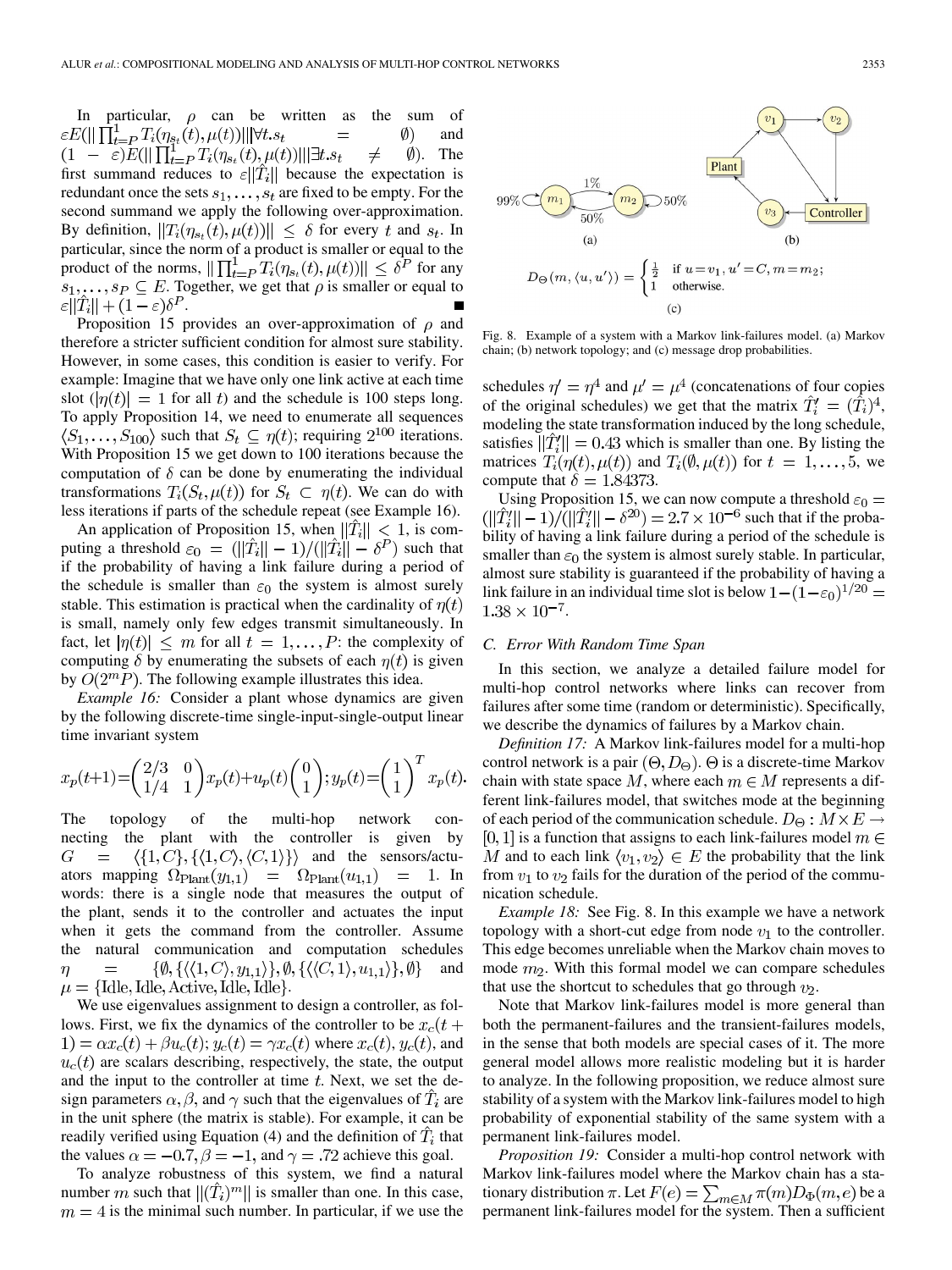condition for the system with the Markov link-failures model to be almost surely stable is  $\alpha r + (1 - \alpha)\delta < 1$  where  $\alpha$  is the probability that the system with the permanent link-failures model is exponentially stable with parameters  $q = 1$  and  $r < 1$ and  $\delta = \max_{s,i} || \prod_{t=p}^{1} T_i(\eta_s(t), \mu(t)) ||.$ 

*Proof:* Similar to the proof of Proposition 14, we can establish that a sufficient condition for almost sure stability of a system with the Markov link-failures model is  $\sum_{S \subseteq E} P(S) || \prod_{t=P}^{1} T_i(\eta_s(t), \mu(t)) || < 1$  for every ; where  $P(S) := \prod_{e \in S} F(e) \prod_{e \in E \setminus S} (1 - F(e))$ . Because  $\alpha \geq \sum \{P(S) : ||\prod_{t=P}^{1}T_i(\eta_s(t), \mu(t))|| < r \}$  and for every  $S$  and  $i$ , we get that  $\sum_{S \subseteq E} P(S) \|\prod_{t=P}^{1} T_i(\eta_s(t), \mu(t))\| \leq \alpha r + (1 - \alpha)\delta$  and therefore  $\alpha r + (1 - \alpha)\delta < 1$  is a sufficient condition for almost sure stability.

The number  $\delta = \max_{s,i} || \prod_{t=p}^{1} T_i(\eta_s(t), \mu(t)) ||$ , used in the statement of the proposition, is typically easy to compute because in well engineered systems it should be possible to show that the worst case performance is when the network is completely unavailable (otherwise, we can improve performance by not sending some information). Proposition 19 supports our choice to focus on analyzing the probability of stability under the permanent link-failures mode, by showing that the analysis of a more general model can be reduced to it. Furthermore, the proposition identifies that the permanent link-failures model is a good abstraction of the general link-failures model when  $\alpha r + (1 - \alpha)\delta < 1$ , namely, when the probability of exponential stability is high compared to  $\delta$  which is a parameter quantifying the worst-case divergence speed of the system.

# IV. EXAMPLES OF APPLYING OUR MODELS TO ANALYSIS AND DESIGN OF MULTI-HOP CONTROL NETWORKS

We demonstrate how our approach can be practically used. The main tool is the transformation of a structural description of a multi-hop control network to a switched system that models the combined dynamics of the control loops and the wireless network. This switched system is a time varying (switched) linear system that models the dynamics of the multi-hop control network where the communication and computation schedules act as a switching signal that governs the selection of transformation matrices. The variables that the matrices transform are the state of the controlled plants, the state of the controllers, and the values of the memory slots. The switched system model can be used to analyze schedules, network topologies, and controller designs, as demonstrated below.

*First Example: Fixing a Schedule and Designing the Controller Accordingly:* As a first instance of how the proposed modeling approach can be used, we show an example that demonstrates how it can be applied to design a controller. Consider the network depicted in Fig. 3 where the first plant is a double integrator, modeled by the equation

$$
\dot{x} = \begin{pmatrix} 0 & 1 \\ 0 & 0 \end{pmatrix} x + \begin{pmatrix} 0 \\ 1 \end{pmatrix}
$$

with output  $y = x$ . When sampling with time-step (sampling interval)  $h$ , the discretized system is

$$
x^+ = \begin{pmatrix} 0 & h \\ 0 & 1 \end{pmatrix} x + \begin{pmatrix} h^2/2 \\ h \end{pmatrix}
$$

For the sake of the example, we choose  $h = 1/20$ .

The approach that we propose in this example consists of fixing a schedule for the system and, then, designing a controller that stabilizes the plant while taking into account the delays introduced by the network. To that end, we start with a cyclic schedule whose cycle is the following communication and computation sequences. As a communication schedule (i.e. a sequence of sets of edges of the memory slots graph) we choose:

$$
\langle \emptyset, \{ \langle 1, y_{1,1} \rangle \to \langle 4, y_{1,1} \rangle \}, \{ \langle 2, y_{1,2} \rangle \to \langle 5, y_{1,2} \rangle \}, \{\langle 4, y_{1,1} \rangle \to \langle C, y_{1,1} \rangle \}, \{\langle 5, y_{1,2} \rangle \to \langle C, y_{1,2} \rangle \}, \emptyset, \n\emptyset, \{\langle C, u_{1,1} \rangle \to \langle 4, u_{1,1} \rangle \}, \{\langle 4, u_{1,1} \rangle \to \langle 1, u_{1,1} \rangle \}, \emptyset \rangle
$$

where  $\{\langle a, y \rangle \to \langle b, y \rangle\}$  means that y is sent from node a to node b, and  $\emptyset$  means that no message is sent. As a computation schedule (i.e., a sequence of modes of the controller) we choose

(Idle, Idle, Idle, Idle, Idle, Active, Idle, Idle, Idle, Idle).

This pair of schedules models the process of sending data from the plant to the controller, computing the control signal, and sending the result of the computation back to the actuator. The finite schedules are assumed to repeat periodically.

Towards a controller design, we first fix the matrices of the controller and leave the values of some entries as symbolic variables (design parameters). We will compute the switched system and apply a pole-assignment computation to set values to the design parameters. Specifically, the dynamics of the controller are defined by the equations  $A_c = (K_3); B_c = (K_1, K_2); C_c = (1)$ where  $K_1, K_2$  and  $K_3$  are symbols that we will later assign with scalar numerical values.

To assign values to these parameters, we compute the matrix  $T<sub>i</sub>$  defined in the discussion after Definition 5. Note that this matrix contains numerical values and algebraic expressions with the variables  $K_1, K_2$  and  $K_3$ .

Using standard tools such as MATLAB or Mathematica, one can compute the parameters  $K_1$ ,  $K_2$  and  $K_3$  by assigning the poles of  $T_i$ . Because this matrix models the dynamics of the system through a cycle of the schedule, assigning its eigenvalues to be contained in the unit ball (of the complex plane) assures stability.

*Second Example: Verifying Stability Under Non-Deterministic Schedules:* As discussed in Section II-J, scheduling in wireless control networks may not be deterministic. To demonstrate another feature of the proposed modeling approach, we consider a system where scheduling constraints vary in time. Specifically, consider the network depicted in Fig. 3 but assume that some times it is possible to send data from both nodes 1 and 2 simultaneously (e.g., when two radio frequencies are available) and some times data has to be sent sequentially (e.g,, when only one frequency is available). Thus, we design two alternatives for a period of the schedule. While both alternatives are stable (as can be verified by computing the eigenvalues of the corresponding  $T_i(1)$  and  $T_i(2)$  matrices) it does not necessarily means that any switching between them is stable (see, e.g., [16]). To guaranty stability, we apply a sufficient condition for stability of switched systems to verify that switching arbitrarily between the two schedules is safe. Specifically, we verify that  $||T_i(\sigma(7)) \cdots T_i(\sigma(1))|| < 1$  for every  $\sigma \in \{1,2\}^7$  where  $T_i(1)$  and  $T_i(2)$  are matrices modeling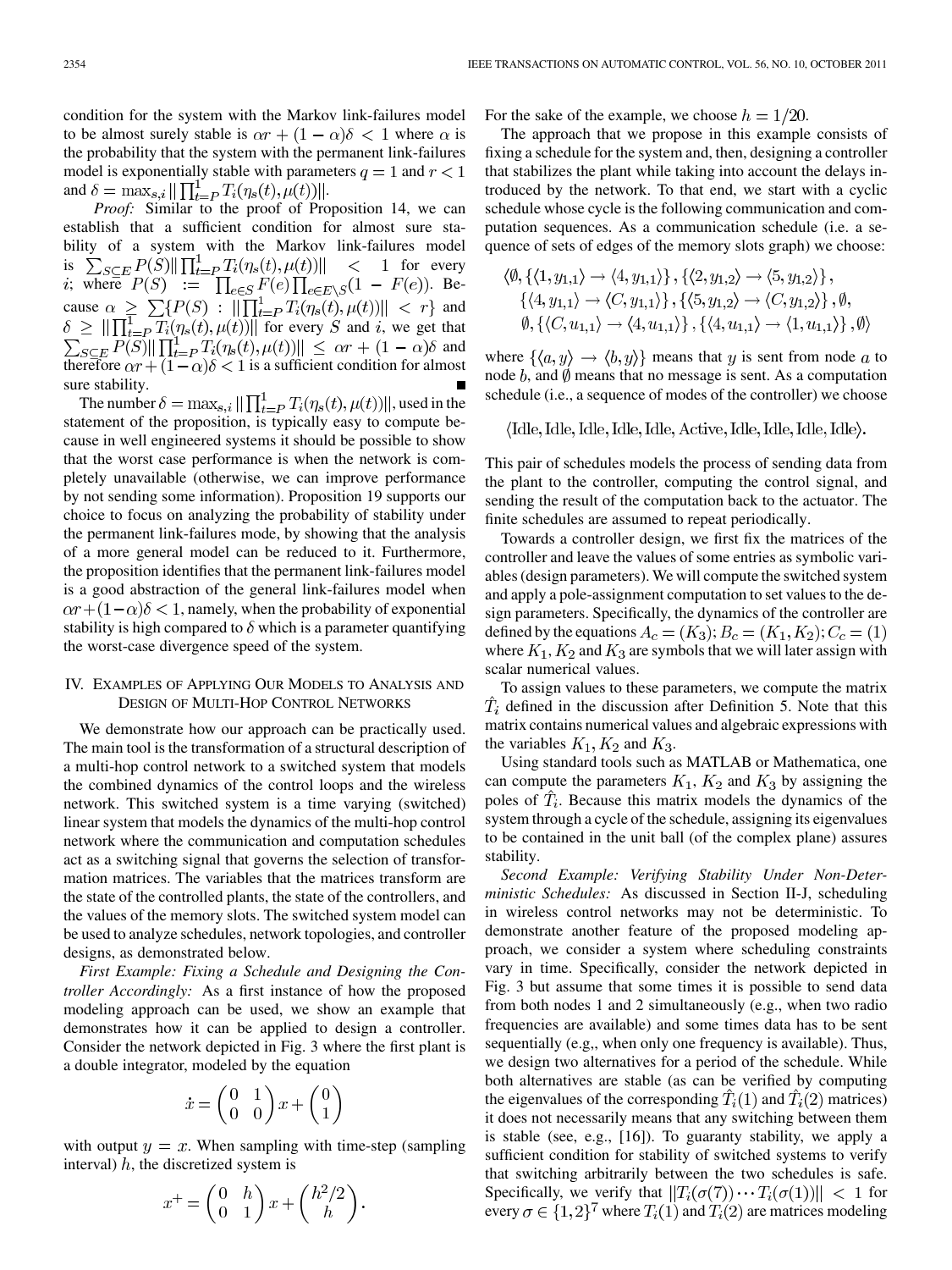

Fig. 9. Memory slots graph of a multi-hop control network with two symmetric double integrators.

the transformation of state variables through the first and the second schedule, respectively. This is, of course, a sufficient condition for stability (even exponential stability) under arbitrary switching, because it implies that every seven steps are contracting. This computation is easily implemented with tools such as MATLAB or Mathematica.

*Third Example: Using Compositional Analysis for Schedules Design:* One notable advantage of our modeling approach is that, because dynamics are defined for each control loop separately, it allows compositional analysis. As an example, we show how a system comprising of two control loops is analyzed, in a compositional manner, to obtain a joint schedule that renders both loops stable.

Consider the network depicted in Fig. 9. Assume that both plants are double integrators with dynamics and controller as described above (in the first example of this section). Assume also that at most one node can send data at any time slot.

The design approach that we demonstrate in this example is as follows. First, we analyze each control loop separately to obtain a representation of a set of schedules such that the loop is stable. More specifically, we compute an automaton for each control loop whose language (of infinite words) contains only schedules that are "safe" for the control loop, i.e. schedules that will not render the loop unstable. Then, we use formal-languages based algorithms to compute the intersection of the languages and obtain a joint schedule that is "safe" for both control loops.

The following steps can be implemented with numerical computation tools such as MATLAB or Mathematica using a package such as [36] for automata and formal languages manipulation:

- 1) Compute an automaton for each control loop, as follows. Construct a set of schedules by all possible interleaving of idle steps into a base schedule, and compute an automaton whose language is the interleaved schedules that are stable.
- 2) Compute an automaton whose language is the intersection of the languages expressed by the two automata. Note that we need to lift the automata to a common alphabet (pairs  $\langle \sigma_1, \sigma_2 \rangle$  where  $\sigma_1$  is a letter from the alphabet of the first automaton and  $\sigma_2$  is a letter form the alphabet of the second automaton).
- 3) Choose any word of the intersection automaton (e.g., the first in length-lex order) as a schedule.

The chosen schedule is safe with respect to both control loops, by construction. Note that compositional analysis allows synchronizing node transmissions to send data related to different control loops (plants) simultaneously. This is possible because we lifted the alphabet of the automata to a common alphabet so

that a transition is interpreted as sending data related to all the loops at the same time.

*Fourth Example: Analysis of Conditions for Almost Sure Stability:* We explain how analysis of the type explained in Example 16 can be computed. The first steps are similar to the preceding examples: (1) model the dynamics of the plant, controller, and the schedule; (2) compute the matrix  $\hat{T}_i$  leaving some of its entries as (polynomial) expressions in the parameters  $\alpha$ ,  $\beta$ , and  $\gamma$ ; (3) use pole-assignment to find values of the parameters such that  $\hat{T}_i$  is stable.

Robustness analysis is done by seeking a natural number  $m$ such that  $||(T_i)^m||$  is smaller than one. We can do that. e.g., by applying a small Mathematica script (not shown here) that runs over increasing values of  $m$  and, for each  $m$ , checks the condition. Note that  $T_i$  is a fixed matrix, once we assign numerical values to  $\alpha$ ,  $\beta$ , and  $\gamma$ . The rest of the example can be computed with Mathematica in the same manner.

#### V. CASE STUDY: A MINERAL FLOATATION CONTROL PROBLEM

In this section, we describe a case study conducted to test how well our approach scales relative to a real system. The case study was to design a wireless control network for an industrial plant that controls mineral processing of ores. A description of the plant and the details of the control parameters is given in [37]. In the context of the present paper, it is enough to say that the part of the plant that we considered contains 17 control loops: 9 *air flow*, 6 *pulp level* and 2 *reagent*. The main "trick" that helped us manage the complexity of the problem was to analyze each control loop in separation and use the compositional approach, outlined in this paper, to design schedules for the integrated system.

Specifically, we abstracted each control loop by a time constraint which specifies the maximum delay between sensing and actuation. For example, this constraint can be chosen to be equal to the sampling interval that the control loop is designed to use. Then, we extended the tools, described in Section IV above, to support a scalable methodology for designing scheduling policies that allow data transmission from the sensors to the controller and from the controller to the actuators for each control loop, within the specified time bounds. One of the advantages of our approach is that we focus on finding the set of all schedules that satisfy the constraints for one control loop (e.g. time bounds) that can later be used for on-line or off-line admission of additional control loops, instead of having to repeat the whole computation whenever a new loop is added.

Let us elaborate the details of the extension to the tool-box that made it possible to complete the case-study. The main feature that we added allows specifications of the form "the data from all sensors has to be sent to the controller, then a computation of the control signals is carried, and after that all the control signals are sent to the actuators". This requirement needs to be satisfied in each period of the schedule, and the designer can also specify an upper time bound for the round trip to complete (e.g. the sampling interval). We found out that we need symbolic representation of automata for answering such queries because explicit representation of automata does not scale well enough. Specifically, to maintain a compact representation of the transition relation we used the NuSMV symbolic model checker [38] which combines Binary Decision Diagrams (BDDs) [39] and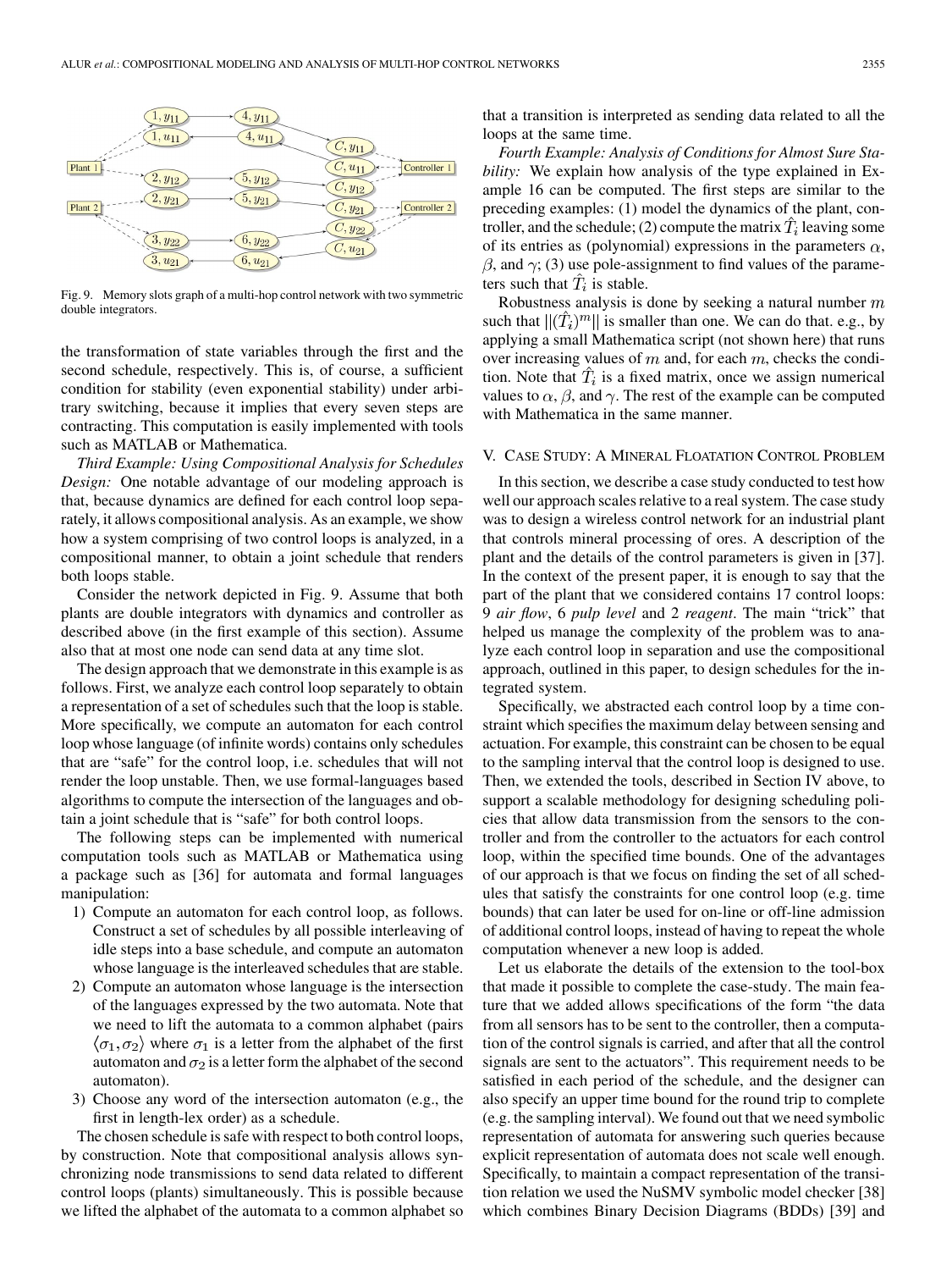

Fig. 10. Topology of wireless control network. R stands for REAGENTS, PL for PULP LEVEL, and AF for AIR FLOW.

SAT based model checking [40]. The tool allows verification of Temporal Logic [41] properties of a transition system expressed in the SMV input language [38]. In practice, we use a Mathematica notebook similar to the approach described in Section IV as a front end. The tool, then, automatically translates the notebook to SMV and invokes NuSMV to analyze the composite transition system resulting from integrating the control loops. NuSMV scans the set of possible schedules and looks for one that meets the needs of all the control loops. The output of this analysis is then translated to a schedule (if one exists) that can be safely applied.

The input to the tool is a textual description of the graph depicted in Fig. 10. As illustrated in the figure, the network has three layers. Each node in each layer is connected to all the nodes in the layer below it. Only the nodes in the third layer can communicate with the controller. All communication links in this case-study are bidirectional. Each wireless node is both a sensor and an actuator of a single-input-single-output plant.

Given a description of the above topology, the tool generates an SMV code. Note that, in principle, we also need to specify a routing path for each signal. In practice however, if a routing path is not explicitly specified, the tool automatically selects a minimal path from the sensor to the controller (for input signals) or from the controller to the actuator (for output signals). The SMV code for the case-study contains seventeen modules, one for each control loop, and a main module.

It takes NuSMV about two minutes (on 2 GHz Intel Core Duo with 1 GB of RAM memory MacBook 1.1) to dispute the claim that there is no schedule that is compatible with all seventeen loops: the NuSMV produces a counter example, from which a valid schedule can be extracted. If we want to look for the schedule with the shortest period, we can add a counter to the main module and add the constraint that the schedule must be smaller than a constant. Starting with the length of the original schedule, we can use binary search to find the minimal such constant. This gives us the shortest admissible schedule, which we do not include in the text since it is a string of length 200 (we recall that the schedule has to allow any allowed routing). A similar procedure can also be used to optimize other properties of the schedule.

# VI. CONCLUSION

The main contributions of this paper can be summarized as follows; (1) we proposed a novel compositional mathematical framework for modeling and analyzing multi-hop control networks that embeds control, network topology, routing, scheduling and transmission errors, and allows co-design of communication parameters and control algorithms for wireless industrial control protocols such as WirelessHART and ISA 100; (2) we addressed and solved robustness of a multi-hop networked control system in the non-deterministic case by worst case analysis of scheduling, routing and packet losses, and in the stochastic case by almost sure stability analysis of node faults probability and packet loss probability.

Future research directions include extending the mathematical results and the tool to support richer specifications (e.g., allow multiple routing) and to incorporate optimization techniques for power minimization of wireless communication and control performance.

#### ACKNOWLEDGMENT

The authors wish to thank A. Isaksson, P. McLaughlin, and A. Chernoguzov for interesting discussions on WirelessHART and ISA 100 protocols.

#### **REFERENCES**

- [1] H. Lin, G. Zhai, and P. Antsaklis, "Robust stability and disturbance attenuation analysis of a class of networked control systems," in *Proc. CDC*, 2003, pp. 1182–1187.
- [2] M. Cloosterman, N. van de Wouw, W. Heemels, and H. Nijmeijer, "Robust stability of networked control systems with time-varying network-induced delays," in *Proc. CDC*, 2006, pp. 4980–4985.
- [3] L. Shi, M. Epstein, and R. M. Murray, "Towards robust control over a packet dropping network," in *Proc. SMTNS*, 2006, pp. 2130–2138.
- [4] I. F. Akyildiz and I. H. Kasimoglu, "Wireless sensor and actor networks: Research challenges," *Ad Hoc Netw.*, vol. 2, no. 4, pp. 351–367, 2004.
- [5] J. Song, S. Han, A. Mok, D. Chen, M. Lucas, M. Nixon, and W. Pratt, "WirelessHART: Applying wireless technology in real-time industrial process control," in *Proc. RTAS*, 2008, pp. 377–386.
- [6] J. Song, S. Han, X. Zhu, A. K. Mok, D. Chen, and M. Nixon, "A complete wirelessHART network," in *Proc. ACME*, 2008, pp. 381–382.
- [7] R. Alur, A. D'Innocenzo, K. Johansson, G. Pappas, and G. Weiss, "Modeling and analysis of multi-hop control networks," in *Proc. RTAS*, 2009, pp. 223–232.
- [8] G. Walsh, H. Ye, and L. Bushnell, "Stability analysis of networked control systems," *IEEE Trans. Control Syst. Technol.*, vol. 10, no. 3, pp. 438–446, May 2002.
- [9] W. Zhang, M. S. Branicky, and S. M. Phillips, "Stability of networked control systems," *IEEE Control Syst. Mag.*, vol. 21, no. 1, pp. 84–99, 2001.
- [10] J. K. Yook, D. M. Tilbury, N. R. Soparkar, E. Syst, and E. S. Raytheon, "Trading computation for bandwidth: Reducing communication indistributed control systems using state estimators," *IEEE Trans. Control Syst. Technol.*, vol. 10, no. 4, pp. 503–518, Jul. 2002.
- [11] K. Aström and B. Wittenmark*, Computer-Controlled Systems: Theory and Design*. Englewood Cliffs, NJ: Prentice-Hall, 1997.
- [12] M. Donkers, L. Hetel, W. Heemels, N. van de Wouw, and M. Steinbuch, "Stability analysis of networked control systems using a switched linear systems approach," in *Proc. HSCC*, 2009, pp. 150–164.
- [13] D. Dacic and D. Nesic, "Quadratic stabilization of linear networked control systems via simultaneous protocol and controller design," *Automatica*, vol. 43, pp. 1145–1155, 2007.
- [14] M. Andersson, D. Henriksson, A. Cervin, and K. Arzen, "Simulation of wireless networked control systems," in *Proc. CDC-ECC*, 2005, pp. 476–481.
- [15] A. J. van der Schaft and H. Schumacher*, An Introduction to Hybrid Dynamical Systems*, 1st ed. New York: Springer, Dec. 1999.
- [16] D. Liberzon*, Switching in Systems and Control*. Boston, MA: Birkhäuser, 2003.
- [17] G. Weiss and R. Alur, "Automata based interfaces for control and scheduling," in *Proc. HSCC*, 2007, pp. 601–613.
- [18] R. Alur and G. Weiss, "Regular specifications of resource requirements for embedded control software," in *Proc. RTAS*, 2008, pp. 1080–1812.